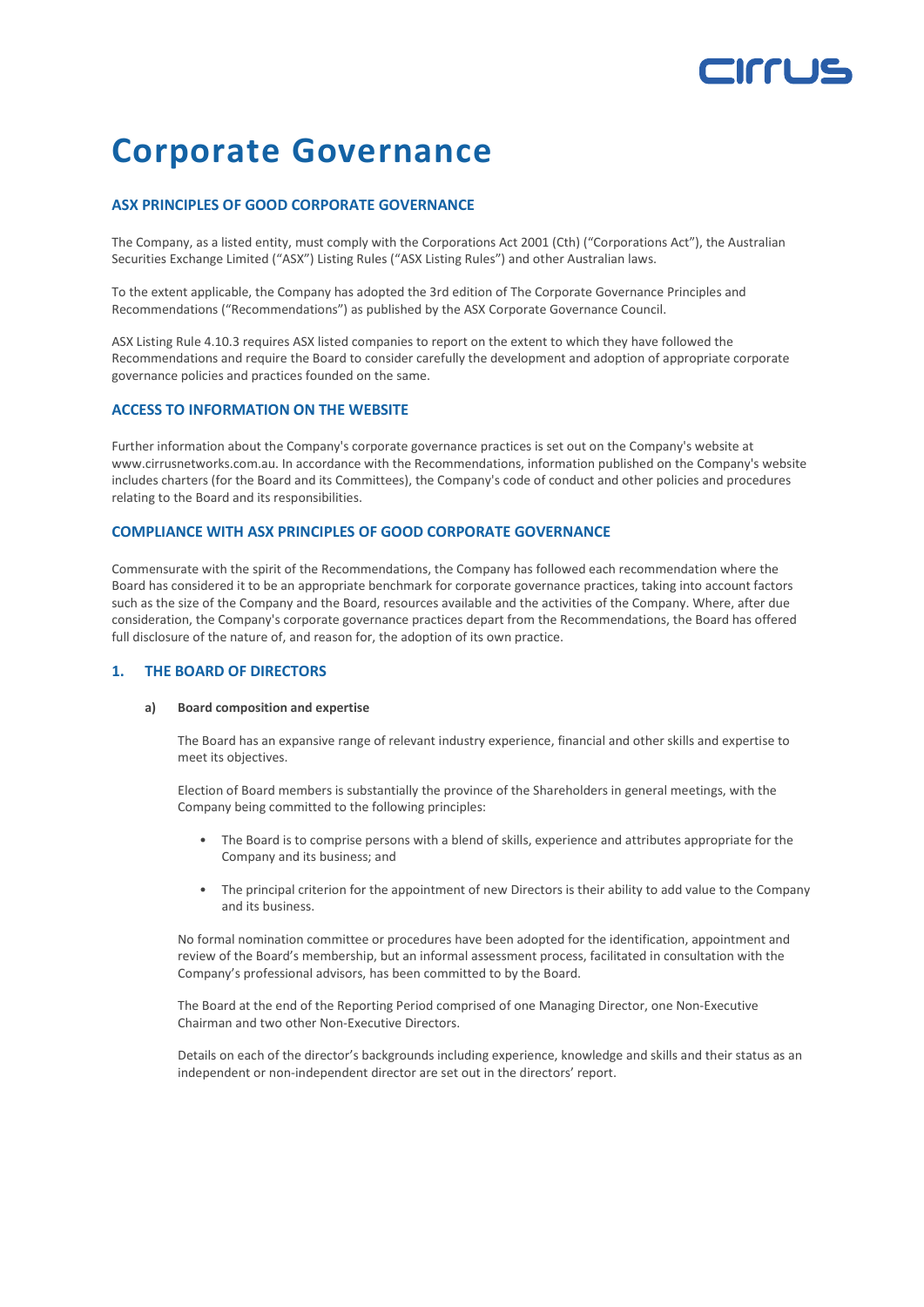

#### **b) Board role and responsibilities**

The roles and responsibilities of the Board are formalised in the Board Charter. The Board Charter defines in detail the matters that are reserved for the Board and its committees, and those that the Board has delegated to management. The central role of the Board is to oversee and approve the company's strategic direction, to select and appoint a Managing Director ("MD"), to oversee the Company's management and business activities and report to Shareholders.

The goals of the corporate governance processes are to:

- Maintain and increase Shareholder value;
- Ensure a prudential and ethical basis for the Company's conduct and activities; and
- Ensure compliance with the Company's legal and regulatory objectives.

Consistent with these goals, the Board assumes the following responsibilities:

- Developing initiatives for profit and asset growth;
- Reviewing the corporate, commercial and financial performance of the Company on a regular basis;
- Acting on behalf of, and being accountable to, the Shareholders; and
- Identifying business risks and implementing actions to manage those risks and corporate systems to assure quality.

The Company is committed to the circulation of relevant materials to Directors in a timely manner to facilitate Directors' participation in the Board's discussions on a fully-informed basis.

The Board also recognises its responsibilities to the Company's personnel, the communities and environments within which the Company operates and, where relevant, other stakeholders.

Responsibility for management of the Company's business activities is delegated to the Managing Director who is accountable to the Board.

#### **c) Chairman**

The Chairman is responsible for leadership of the Board, for the efficient organisation and conduct of the Board's function and for the promotion of relations between Board members and between Board and management that are open, cordial and conducive to productive co-operation.

Mr Andrew Milner was appointed Non-Executive Chairman of the Company on 2 July 2015.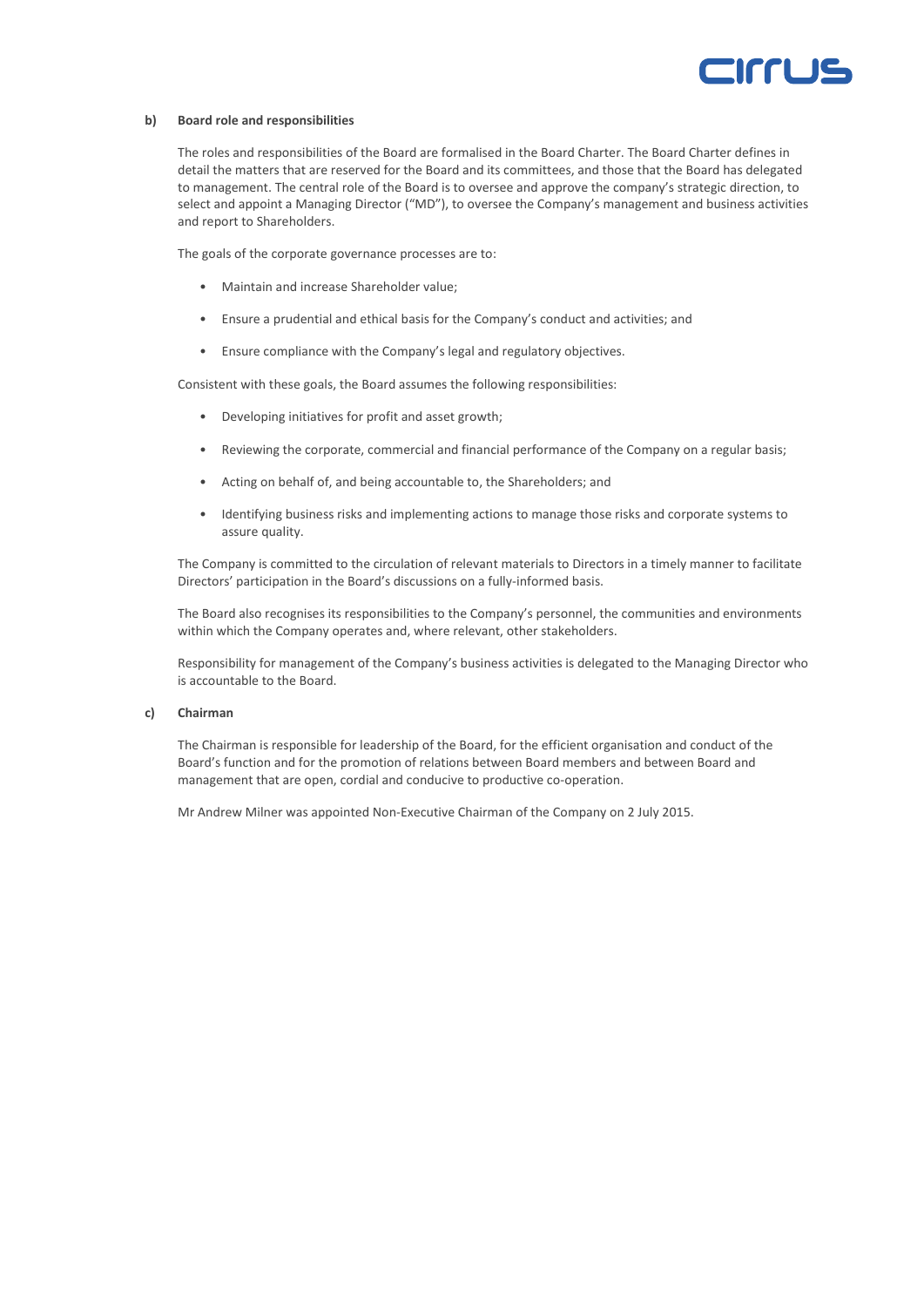

#### **d) Director independence**

The Board has approved a policy on independence of Directors, a copy of which is available in the corporate governance section of the Company's website.

The policy provides that the independence of a Director will be assessed by determining whether the Director is independent of management and free of any business or other relationship that could materially interfere with, or could reasonably be perceived to materially interfere with, the exercise of their unfettered and independent judgement.

The test of whether a relationship or business is material is based on the nature of the relationship or business and on the circumstances and activities of the director. Materiality is considered from the perspective of the Company, the persons or organisations with which the Director has an affiliation and from the perspective of the Director. Materiality thresholds are considered by the Board from time to time. The Board considers that:

A supplier is material if the Company accounts for more than 5% of the supplier's consolidated gross revenue;

- A substantial shareholder of the Company is someone who holds greater than 5% of the voting capital of the Company; and
- Service on the Board for a period exceeding 10 years is a period which could, or could reasonably be perceived to, materially interfere with a director's ability to act in the best interests of the Company.

In the event that one or more of these thresholds is exceeded, the Board then focuses on whether or not in their view that impacts materially on the independent judgement of the Director.

On appointment, each Director is required to provide information for the Chairman to assess and confirm their independence as part of their consent to act as a Director.

The Chairman has considered the associations of each of the Non-Executive Directors in office at the date and considers that all Non-Executive Directors are considered independent.

#### **e) Directors' retirement and re‐election**

The Company's Constitution states that at each annual general meeting ("AGM") one of its Directors (excluding the Managing Director and any director appointed to fill a casual vacancy) and any director who has held office for three or more years since their last election must retire. At least one non-executive Director must stand for election at each AGM.

Any Director appointed to fill a casual vacancy since the date of the previous AGM must submit themselves to shareholders for election at the next AGM. Directors who retire as required may offer themselves for reelection by shareholders at the next AGM. Re-appointment of Directors retiring by rotation or filling a casual vacancy is not automatic.

#### **f) Board succession planning**

The Board in conjunction with the Remuneration and Nominations Committee reviews the size and composition of the Board and the mix of existing and desired competencies across members from time to time. Criteria considered by the Directors when evaluating prospective candidates are contained in the Board's **Charter** 

#### **g) Board performance evaluation**

The Board undertakes ongoing self-assessment and review of performance of the Board, committees and individual Directors annually. The Chairman of the Board is responsible for determining the process for evaluating Board performance. The Chairman's performance is reviewed each year by the other members of the Board.

#### **h) Nominations and appointment of new directors**

Recommendations for nomination of new Directors are considered by the Remuneration and Nominations Committee and approved by the Board as a whole. The Remuneration and Nominations Committee reviews director appointments having regard to the candidate's commercial experience, skills and other qualities. External consultants may be used from time to time to access a wide base of potential Directors. Further information on the Remuneration and Nominations Committee is set out below.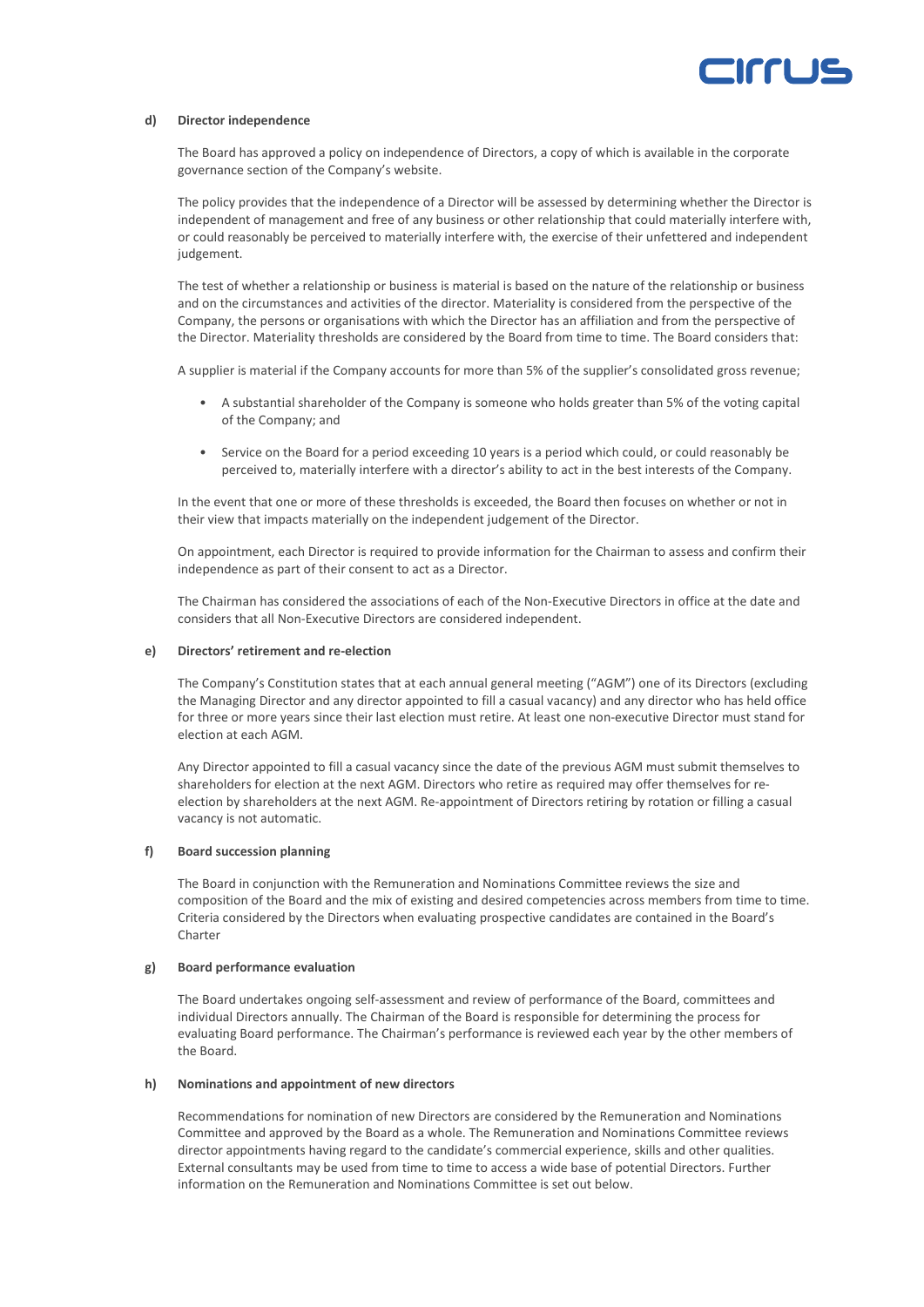

#### **i) Professional advice**

Subject to the Chairman's approval (not to be unreasonably withheld), the Directors, at the Company's expense, may obtain independent professional advice on issues arising in the course of their duties.

#### **j) Conflicts of interest**

Directors are required to disclose any actual or potential conflict or material personal interests on appointment as a Director and are required to keep these disclosures up to date.

In the event that there is, or may be, a conflict between the personal or other interests of a Director, then the Director with an actual or potential conflict of interest in relation to a matter before the Board does not receive the Board papers relating to that matter. When the matter comes before the Board for discussion, the Director withdraws from the meeting for the period the matter is considered and takes no part in the discussion or decision-making process.

#### **k) Terms of appointment, induction training and continuing education**

All new Directors are provided with a formal letter of appointment setting out the key terms and conditions of the appointment, including duties, rights and responsibilities, the time commitment envisaged and the Board's expectations regarding their involvement with committee work. An induction folder is provided to all new Directors. It includes a copy of the Constitution, board and committee charters and key Company policies.

All Directors are expected to maintain the skills required to discharge their obligations to the Company. Directors are encouraged to undertake continuing professional education and where this involves industry seminars and approved education courses, this is paid for by the Company where appropriate. A Directors' Skills Matrix is contained in the Directors' Report.

#### **l) Directors' remuneration**

Details of remuneration paid to Directors (Chairman and non-executive) are set out in the remuneration report. The remuneration of an executive Director will be decided by the Board, without the affected executive Director participating in that decision-making process.

The total maximum remuneration of non-executive Directors is initially set by the Constitution and subsequent variation is by ordinary resolution of Shareholders in general meeting in accordance with the Constitution, the Corporations Act and the ASX Listing Rules, as applicable. The determination of non-executive Directors' remuneration within that maximum will be made by the Board having regard to the inputs and value to the Company of the respective contributions by each non-executive Director. The current amount has been set at an amount not to exceed \$400,000 per annum.

In addition, a Director may be paid fees or other amounts (i.e. subject to any necessary Shareholder approval, non-cash performance incentives such as options) as the Directors determine where a Director performs special duties or otherwise performs services outside the scope of the ordinary duties of a Director.

Directors are also entitled to be paid reasonable travelling, accommodation and other expenses incurred by them respectively in or about the performance of their duties as Directors.

The Board will review and approve the remuneration policy to enable the Company to attract and retain executives and Directors who will create value for Shareholders having consideration to the amount considered to be commensurate for a company of its size and level of activity as well as the relevant Directors' time, commitment and responsibility. The Board is also responsible for reviewing any employee incentive and equity-based plans including the appropriateness of performance hurdles and total payments proposed.

Further information on the Remuneration Committee is set out below.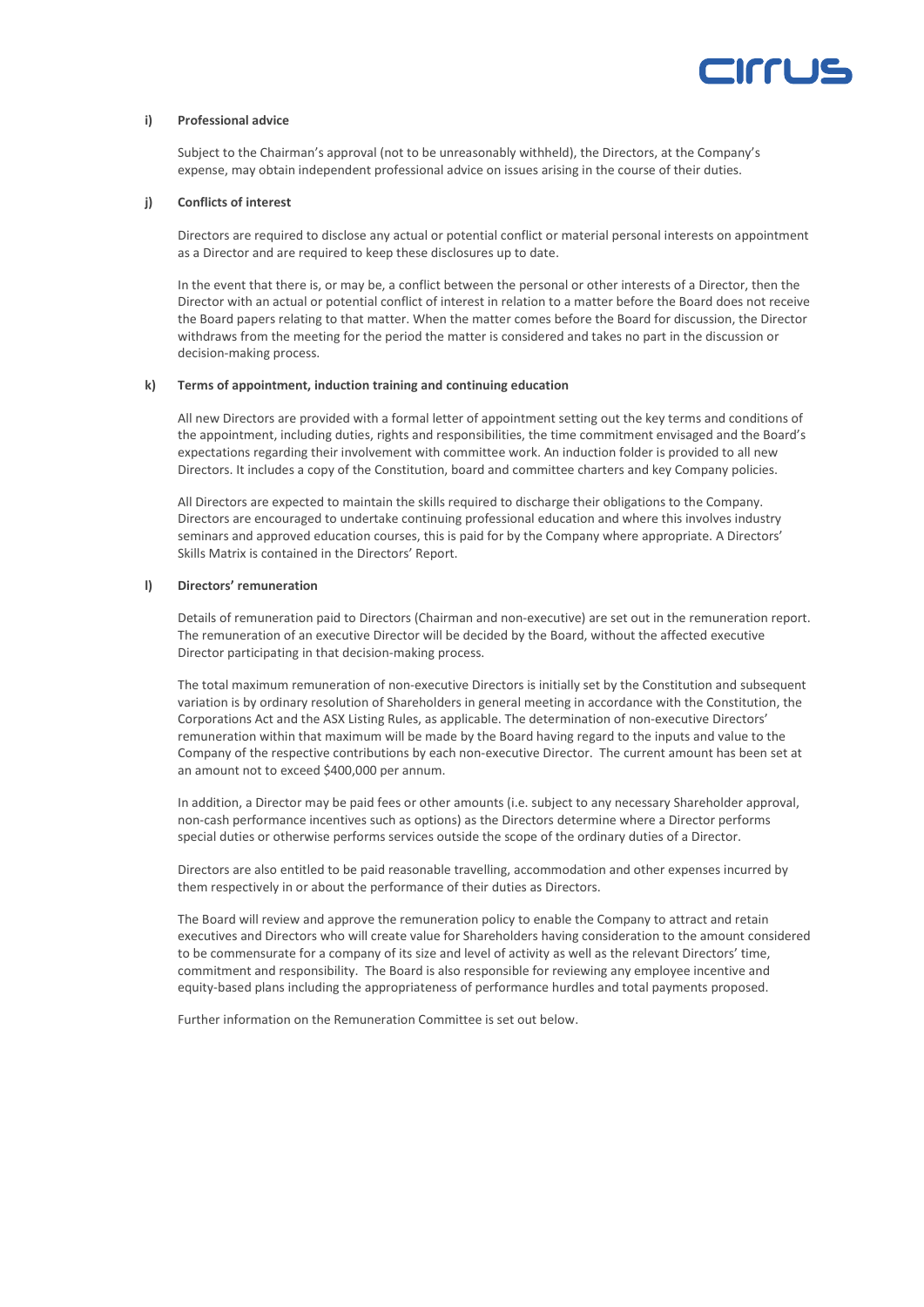

#### **m) Board meetings**

The Chairman sets the agenda for each meeting in conjunction with the executive management and the Company Secretary. Any Director may request additional matters be added to the agenda. Members of senior management attend meetings of the Board by invitation and sessions are also held for non-executive Directors to meet without management present.

Copies of Board papers are circulated in advance of the meetings in either electronic or hard copy form. Directors are entitled to request additional information where they consider the information is necessary to support informed decision making.

The Board works to an agenda encompassing periodic reviews of the Company's operating business units, recurring statutory obligations, business approvals, strategy and other responsibilities identified in the Board Charter.

#### **n) Company Secretary**

Responsibilities for the secretarial function include providing advice to directors and executives on corporate governance and regulatory matters, developing the Company' corporate governance framework and giving effect to the Board's decisions. All directors have access to advice from the Company Secretary.

The Company Secretary is Catherine Anderson. Ms Anderson is a legal practitioner admitted in Western Australia and Victoria and has over 25 years' experience in both private practice and in house legal roles from working in Melbourne and Perth.

Catherine also has experience in company secretarial roles for ASX listed companies, as well as having been a director of an ASX listed junior explorer. She currently also provides consultancy services to entities wishing to proceed to IPO and listing on ASX and has twice been nominated for the Telstra Business Woman of the Year Award for an online retail business she established.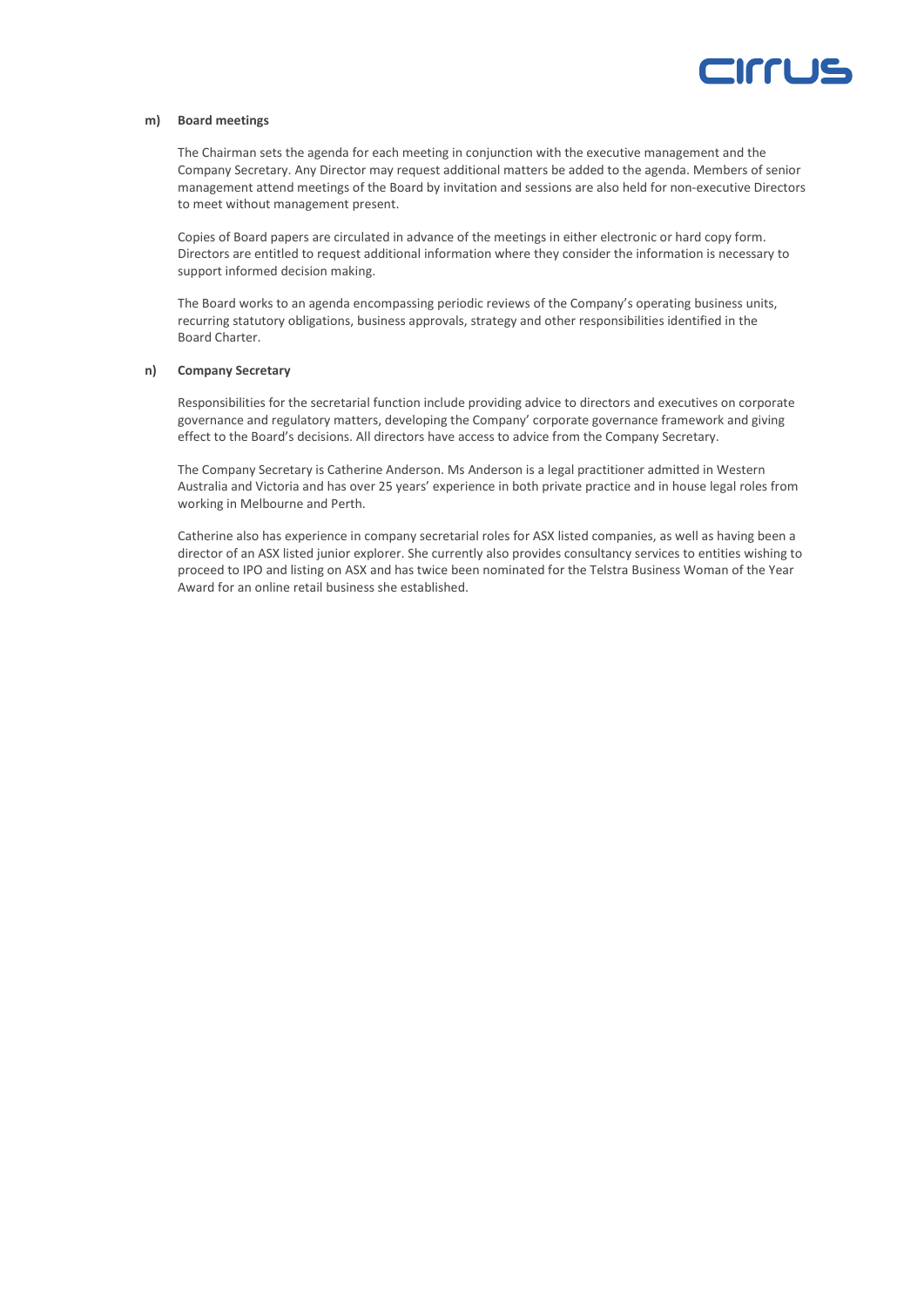## **ICCIL**

### **2. BOARD COMMITTEES**

#### **a) Board committees and membership**

During the reporting period, the Board had a maximum of five and a minimum of three members but continued to maintain two committees to assist in the discharge of its responsibilities. These are the:

- **i.** Audit and Risk Management Committee; and
- **ii.** Remuneration and Nominations Committee.

As at the date of this Report, the Company has 4 Directors.

The charters of all Board committees detailing the roles and duties of each are available in the corporate governance section of the Company's website. All Board committee charters are reviewed at least annually.

During the reporting period and while the relevant person remained a Director of the Company the membership of each Board committee was as follows:

| <b>AUDIT AND RISK</b><br><b>MANAGEMENT COMMITTEE</b> | <b>REMUNERATION AND</b><br><b>NOMINATIONS COMMITTEE</b> |
|------------------------------------------------------|---------------------------------------------------------|
| Andrew Milner                                        | Andrew Milner (Chairman)                                |
| Daniel Rohr (Chairman)                               | Daniel Rohr                                             |
| Paul Everingham                                      | Paul Everingham                                         |

Committee members are chosen for the skills, experience and other qualities they bring to the committees. The executive management attends, by invitation, board committee meetings. Any papers considered by the standing committees are available on request to Directors who are not on that committee.

Following each committee meeting, generally at the next Board meeting, the Board is given a verbal update by the Chair of each committee. In addition, minutes of all committee meetings are provided to all Directors. The Company Secretary provides secretariat services for each committee.

Other committees are convened to address major transactions or other matters calling for special attention. This did not occur in this reporting period.

#### **b) Audit and Risk Management Committee**

The role of the Audit and Risk Management Committee is to assist the Board to meet its oversight responsibilities in relation to the Company's financial reporting, internal control structure, financial and operational risk management procedures and the internal and external audit function. In doing so, it is the Committee's responsibility to maintain free and open communication between the Committee and the external auditors and the management of the Company.

The duties of this Committee include but are not limited to, monitoring and reviewing any matters of significance affecting financial reporting and compliance, the integrity of the financial reporting of the Company, the Company's internal financial control system and risk management systems and the external audit function.

The Audit and Risk Management Committee is required to have a minimum of three members composed of independent non-executive Directors.

The external auditors and Managing Director attend Committee meetings by invitation.

This Committee met twice during the reporting period.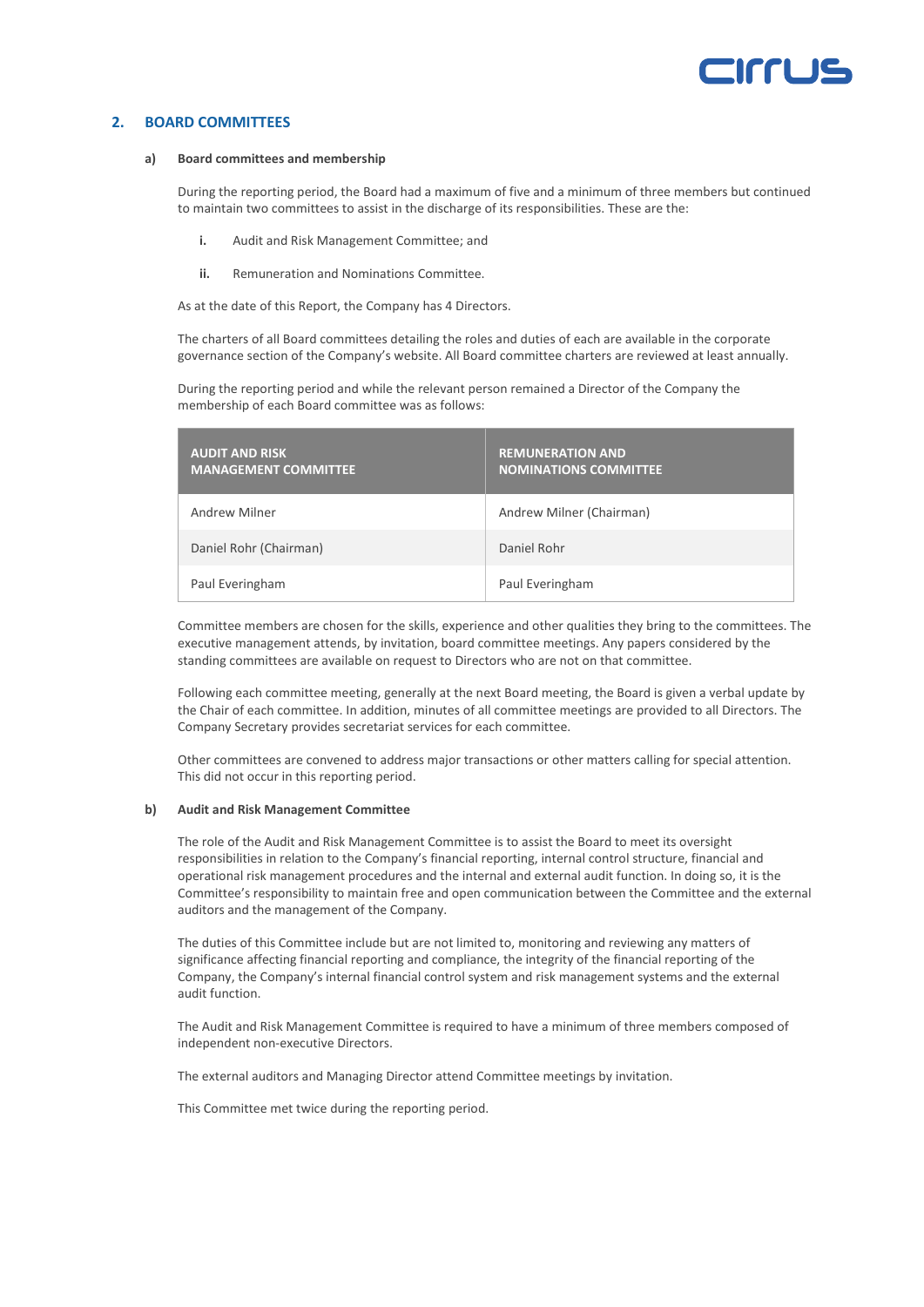## Irri 12

#### **c) Remuneration and Nominations Committee**

The role of the Remuneration and Nominations Committee is to assist the Board by reviewing and approving the Company's remuneration policies and practices and the appointment of non-executive Directors to the Board. The Committee's responsibilities include:

- Assessing the necessary and desirable competencies of Board members;
- Reviewing Board succession plans and Board performance;
- Reviewing the Company's remuneration framework, which is used to attract, retain and motivate employees to achieve operational excellence and create value for shareholders;
- Reviewing the remuneration packages and incentive schemes for the Managing Director and senior executives, to establish rewards, which are fair and responsible, having regard to the financial results of the group, individual performance and general remuneration conditions;
- Reviewing the performance and succession planning for the Managing Director and senior executives;
- Reviewing the Company's corporate governance policies and practices.
- The Managing Director attends committee meetings by invitation

This Committee met once during the reporting period.

#### **3. AUDIT GOVERNANCE AND INDEPENDENCE**

#### **a) Approach to audit and governance**

The Board is committed to the basic principles that:

- The Company's financial reports represent a true and fair view;
- The Company's accounting practices are comprehensive, relevant and comply with applicable accounting standards and policies; and
- The external auditor is independent and serves shareholder's interests.

#### **b) External auditor relationship**

The Company's independent external auditor is BDO Audit (WA) Pty Limited ("BDO"). BDO was appointed by shareholders at the 2015 Annual General Meeting in accordance with the Corporations Act.

#### **c) Attendance of auditor at the AGM**

The Company's external auditor attends the AGM and is available to answer questions from shareholders on:

- The conduct of the audit;
- The preparation and content of the auditor's report;
- The accounting policies adopted by the Company in relation to the preparation of the financial statements; and
- The independence of the auditor in relation to the conduct of the audit.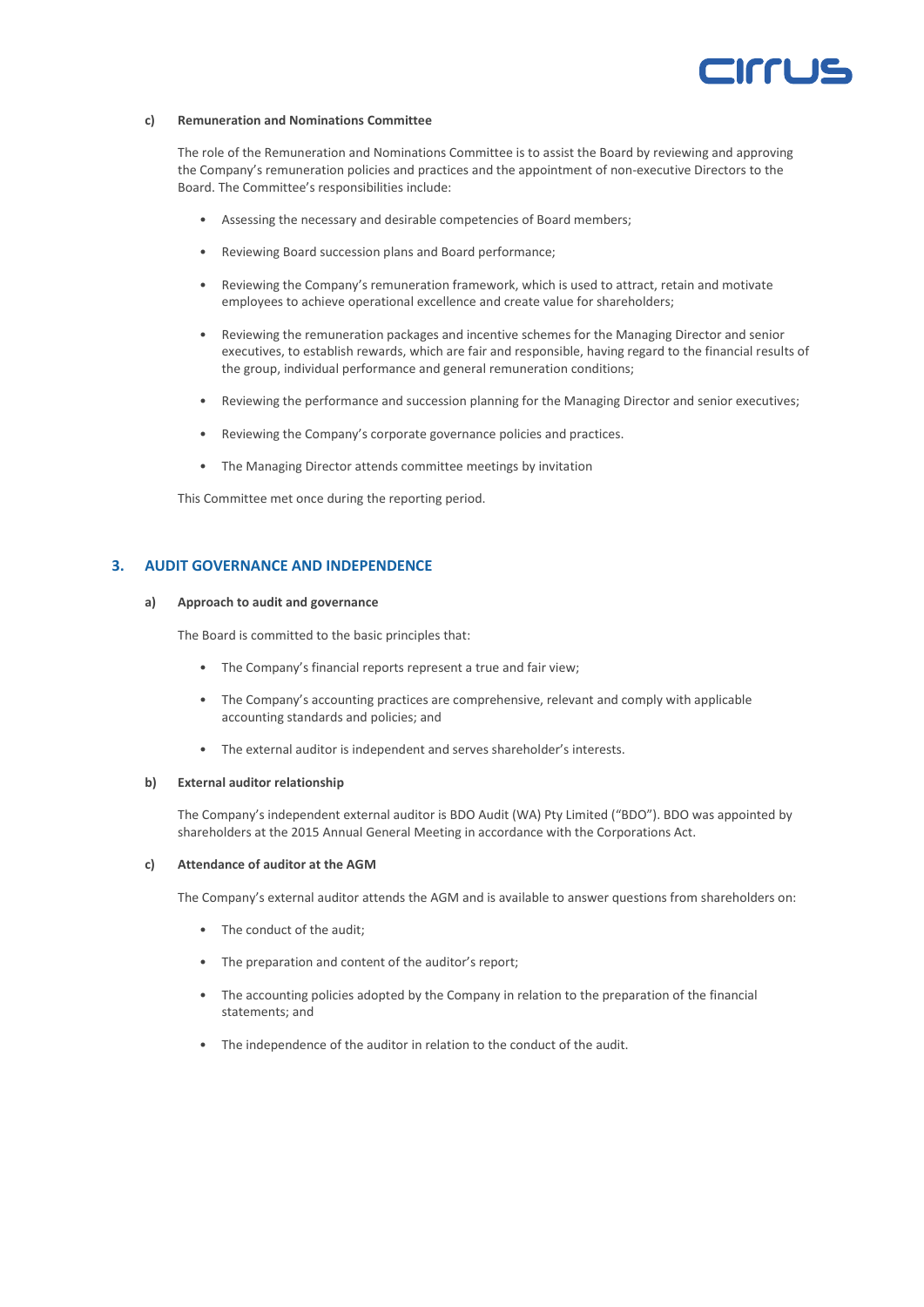## Irrl

### **4. CONTROLLING AND MANAGING RISK**

#### **a) Approach to risk management**

The Board and senior executives are responsible for overseeing the implementation of the Company's Risk Management Policy.

The Company's approach to risk management is based on the identification, assessment, monitoring and management of material risks embedded in its business and management systems. This framework is based on the Australian Standards for Risk Management.

The Company's management team is responsible for implementation of the Board approved risk management strategy and developing policies, processes and procedures to identify risks and mitigation strategies in the Company's activities.

#### **b) Managing Director and accounting assurance on corporate reporting**

The Board receives regular reports about the financial condition and operational results of the Company and its controlled entities.

The Managing Director and the Company accountants provide, at the end of each six-monthly period, a formal statement to the Board confirming that the Company's financial reports present a true and fair view, in all material respects, and the group's financial condition and operational results have been prepared accordance with the relevant accounting standards.

The statement also confirms the integrity of the Company's financial statements and Notes to the Consolidated Financial Statements, is founded on a sound system of risk management and internal compliance and control which implements the policies approved by the Board, and that the Company's risk management and internal compliance and control systems, to the extent they relate to financial reporting, are operating efficiently and effectively in all material respects.

### **5. PROMOTING ETHICAL AND RESPONSIBLE BEHAVIOUR**

#### **a) Codes of conduct**

The Board has approved a Code of Conduct which describes the standards of ethical behaviour that the Directors and employees are required to maintain.

Compliance with the Code of Conduct by Directors and employees will also assist the Company in effectively managing its operating risks and meeting its legal and compliance obligations, as well as enhancing the Company's corporate reputation.

The Code of Conduct describes requirements on matters such as confidentiality, conflicts of interest, sound employment practices, compliance with laws and regulations and the protection and proper use of the Company's assets.

The Code of Conduct can be viewed on the Company's website.

#### **b) Share trading policy**

The Company's Securities Trading Policy ("Policy") is binding on all Directors and employees. The Policy provides a summary of the law on insider trading and other relevant laws, sets out the restrictions on dealing in securities by people who work for, or are associated with, the Company and is intended to assist in maintaining market confidence in the integrity of dealings in the Company's securities.

The Policy stipulates that the only appropriate time for a Director or employee to deal in the Company's securities is when he or she is not in possession of 'price sensitive information' that is not generally available to the share market.

A Director wishing to deal in the Company's securities may only do so after first having advised the Chairman of their intention to do so. A senior executive wishing to deal must first notify the Managing Director. Confirmation of any dealing must also be given by the director or senior executive within two business days after the dealing and advised to the Company Secretary.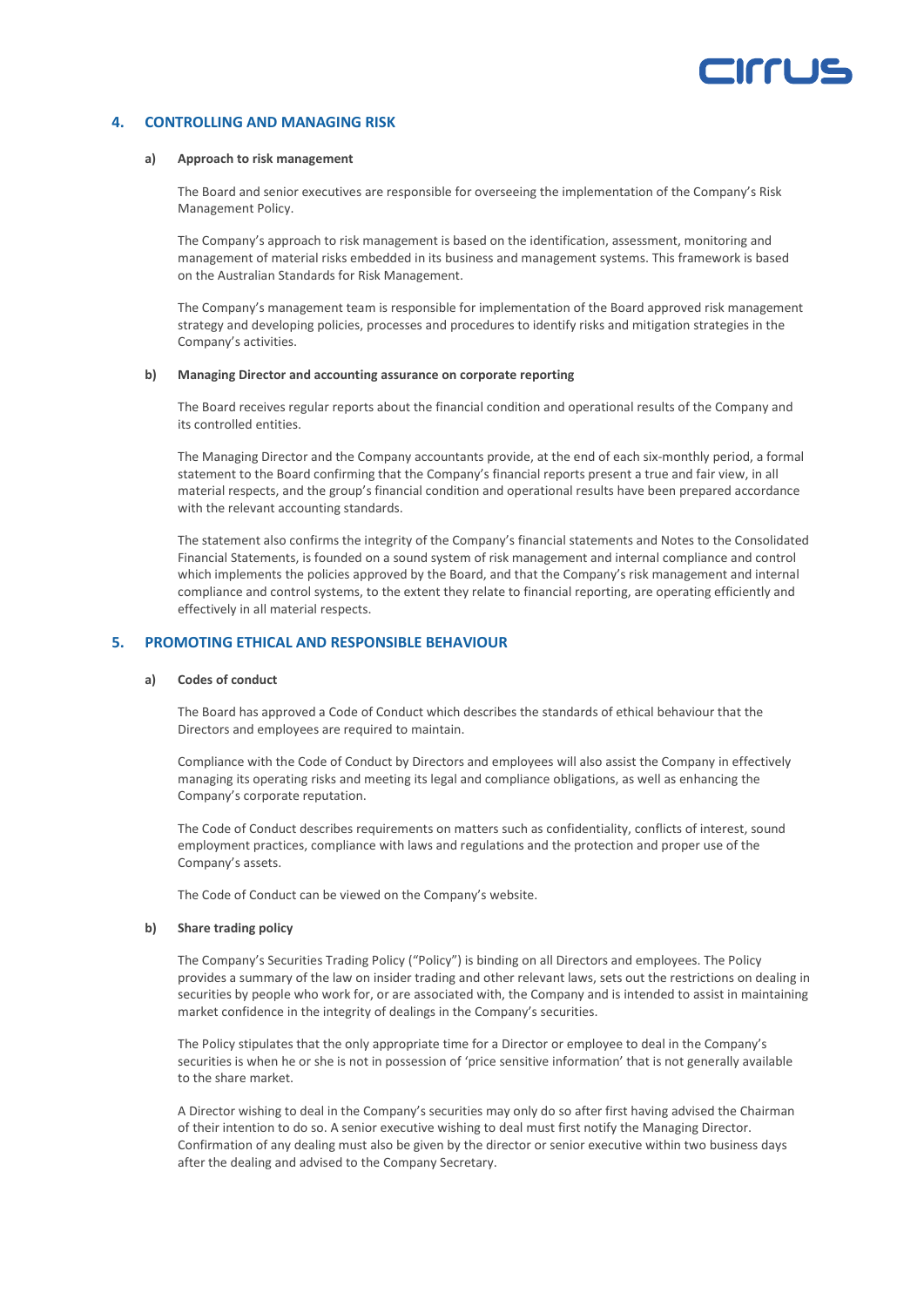

#### **b) Share trading policy (cont)**

In the case of other employees, contractors, consultants and advisers, there is no notification requirement.

Directors and senior executives' dealings in the Company's securities are also subject to specified closed periods, which are set out in the Policy or as otherwise determined by the Board from time to time. The Policy can be viewed on the Company's website.

### **6. CORPORATE RESPONSIBILITY AND SUSTAINABILITY**

The Company aims to produce positive outcomes for all stakeholders in managing its business and to maximise financial, social and environmental value from its activities.

In practice, this means having a commitment to transparency, fair dealing, responsible treatment of employees and customers and positive links into the community.

Sustainable and responsible business practices within the Company are viewed as an important long-term driver of performance and Shareholder value. Through such practices, the Company seeks to reduce operational and reputation risk and enhance operational efficiency while contributing to a more sustainable society.

The Company accepts that the responsibilities on the Board and management, which flow from this approach, go beyond strict legal and financial obligations. The Board seek to take a practical and broad view of directors' fiduciary duties, in line with stakeholders' expectations.

## **7. CONTINUOUS DISCLOSURE**

The Company is committed to maintaining a level of disclosure that meets the highest standards and provides all investors with timely and equal access to information.

The Company's Continuous Disclosure Policy reinforces the Company's commitment to ASX continuous disclosure requirements and outlines management's accountabilities and the processes to be followed for ensuring compliance. The policy also describes the Company's guiding principles for market communications. The Company's Continuous Disclosure Policy can be viewed on the Company's website.

### **8. SHAREHOLDER COMMUNICATIONS AND PARTICIPATION**

The Company is committed to giving all Shareholders comprehensive, timely and equal access to information about its activities so that they can make informed decisions. Similarly, prospective new investors are entitled to be able to make informed investment decisions when considering the purchase of the Company's shares.

A wide range of communication approaches are employed including direct communications with Shareholders and presentations to Shareholders at the company's Annual General Meeting. Publication of all relevant Company information, including the Company's Annual Report is in the "Investors" section of the Company's website. Shareholders have the opportunity to receive information in print or electronic format.

The Company strive to communicate effectively with Shareholders and give them ready access to balanced and understandable information about the Company. The way it does this includes:

- Ensuring that financial reports are prepared in accordance with applicable laws;
- Ensuring the disclosure of full and timely information about the Company's activities in accordance with the continuous disclosure principles of the ASX Listing Rules and the Corporations Act 2001.
- The Chairman and Managing Director being present at the Company's Annual General Meeting;
- Placing all ASX announcements (including financial reports) on the Company's website as soon as practicable following release; and
- Ensuring that reports, notices of meeting and other Shareholder communications are prepared in a clear and concise manner.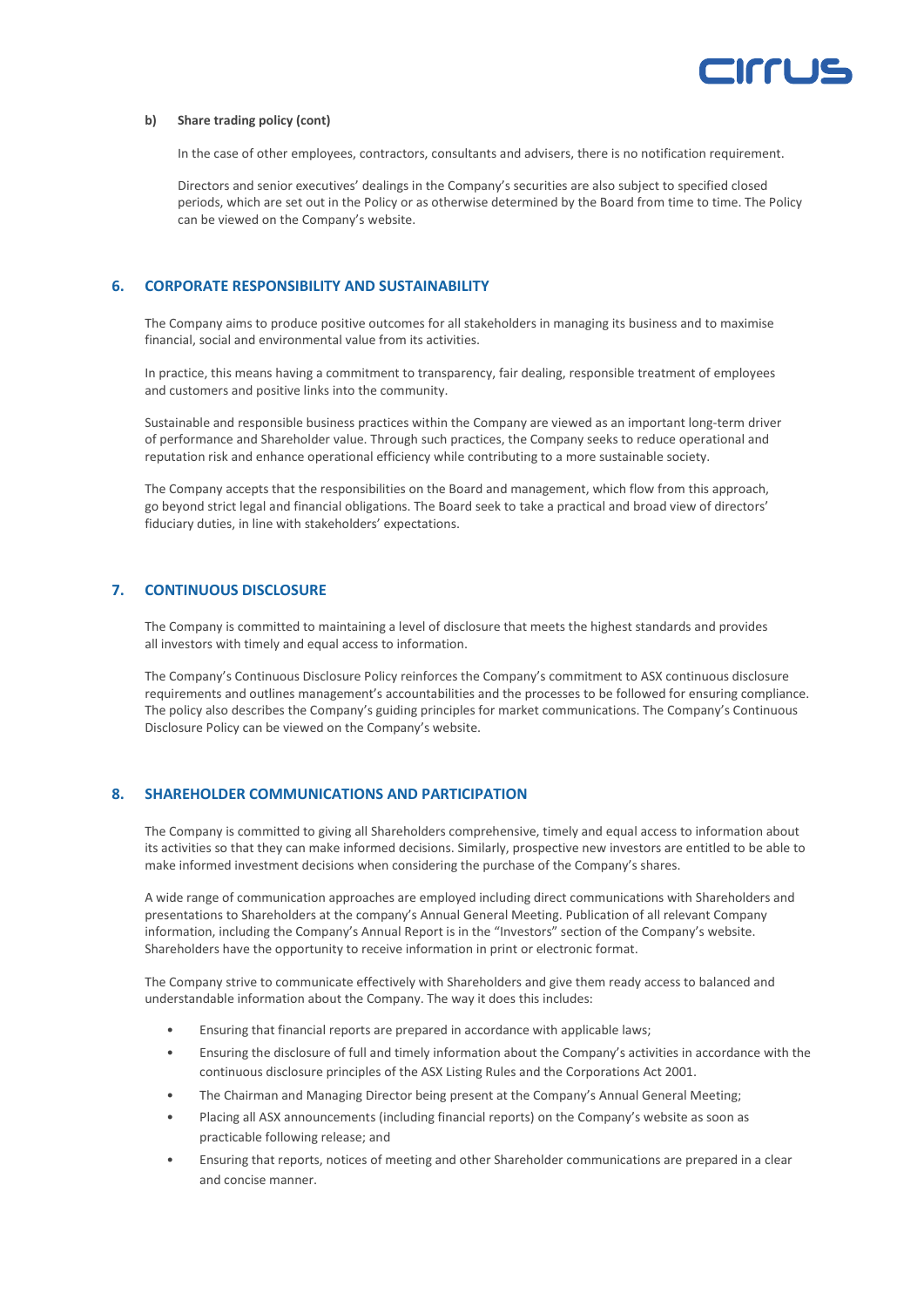## Irri 12

### **9. DIVERSITY POLICY**

The Company has in place a Diversity Policy.

The Board is committed to workplace diversity and is responsible for developing measurable objectives and strategies to meet the Objectives of the Diversity Policy (Measurable Objectives) and monitoring the progress of the Measurable Objectives through the monitoring, evaluation and reporting mechanisms listed below.

The Board will conduct all Board appointment processes in a manner that promotes gender diversity, including establishing a structured approach for identifying a pool of candidates, using external experts where necessary.

The Company's diversity strategies include:

- **a)** Recruiting from a diverse pool of candidates for all positions, including senior management and the various subsidiary company boards;
- **b)** Reviewing succession plans to ensure an appropriate focus on diversity;
- **c)** Identifying specific factors to take account of in recruitment and selection processes to encourage diversity;
- **d)** Developing programs to develop a broader pool of skilled and experienced senior management and board candidates, including, workplace development programs, mentoring programs and targeted training and development; and
- **e)** Developing a culture which takes account of domestic responsibilities of employees.

As at 30 June 2021, the Board consisted of 4 male members and no female members. The Company Secretary is female.

As at 30 June 2021, the Company had 180 staff, of which 140 were male (FY20:164) and 40 were female (FY20:39)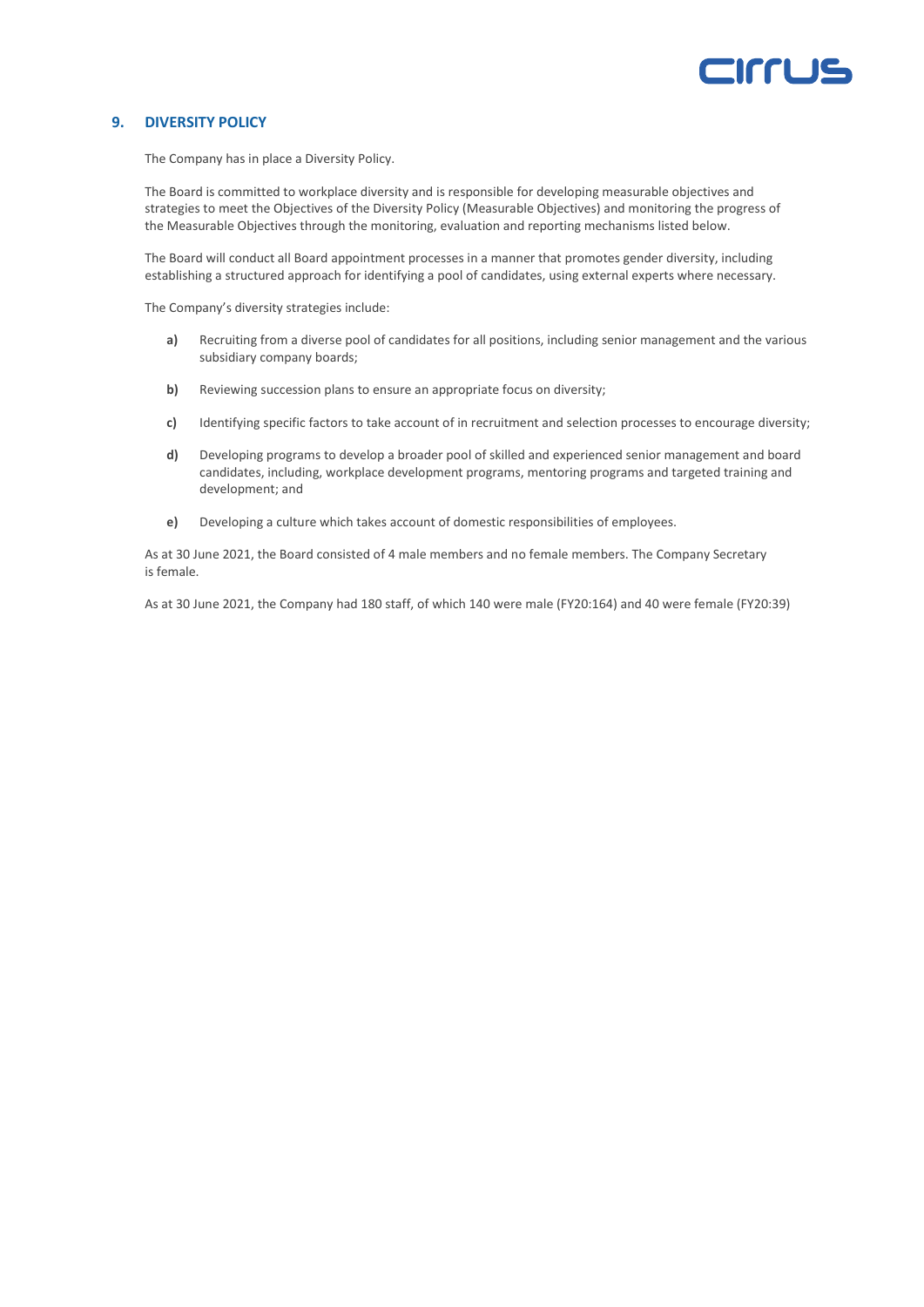

## **ASX RECOMMENDATION AND PRINCIPLES COMPLIANCE TABLE**

Set out below is a table describing the various ASX Principles and statements as to the Company's compliance or otherwise with them.

| <b>PRINCIPLES AND RECOMMENDATIONS</b>                                                                                                                                                                                                                                                                                                                          | <b>COMPLY</b><br>(YES/NO) | <b>EXPLANATION</b>                                                                                                                                                                                                                                                                                                                                                                                                                                                                                                                                                                                                                                                                                                                       |  |
|----------------------------------------------------------------------------------------------------------------------------------------------------------------------------------------------------------------------------------------------------------------------------------------------------------------------------------------------------------------|---------------------------|------------------------------------------------------------------------------------------------------------------------------------------------------------------------------------------------------------------------------------------------------------------------------------------------------------------------------------------------------------------------------------------------------------------------------------------------------------------------------------------------------------------------------------------------------------------------------------------------------------------------------------------------------------------------------------------------------------------------------------------|--|
| PRINCIPLE 1: LAY SOLID FOUNDATIONS FOR MANAGEMENT AND OVERSIGHT                                                                                                                                                                                                                                                                                                |                           |                                                                                                                                                                                                                                                                                                                                                                                                                                                                                                                                                                                                                                                                                                                                          |  |
| <b>Recommendation 1.1</b><br>A listed entity should have and disclose a<br>charter which sets out the respective roles and<br>responsibilities of the board, the chair and<br>management; and includes a description of<br>those matters expressly reserved to the board<br>and those delegated to management.                                                 | <b>YES</b>                | The Company has adopted a Board Charter.<br>The Board Charter sets out the specific responsibilities of<br>the Board, requirements as to the Boards composition,<br>the roles and responsibilities of the Chairman and<br>Company Secretary, the establishment, operation and<br>management of Board Committees, Directors access to<br>company records and information, details of the Board's<br>relationship with management and details of the Board's<br>disclosure policy.<br>The Managing Director (as a delegate of the board) is<br>responsible for the effective leadership and day to day<br>operations and administration of the Company.<br>A copy of the Company's Board Charter is available on<br>the Company's website. |  |
| <b>Recommendation 1.2</b><br>A listed entity should:<br>(a) Undertake appropriate checks before<br>appointing a person, or putting forward to<br>security holders a candidate for election,<br>as a director; and<br>Provide security holders with all material<br>information relevant to a decision on<br>whether or not to elect or re-elect a<br>director. | <b>YES</b>                | (a) The Company undertakes checks on any person who<br>is being considered as a director. These checks may<br>include character, experience, education and<br>financial history and background.<br>(b) All material information relevant to a decision on<br>whether or not to elect or re-elect a Director will be<br>provided to security holders in a Notice of Meeting<br>pursuant to which the resolution to elect or re-elect<br>a Director will be voted on.                                                                                                                                                                                                                                                                      |  |
| <b>Recommendation 1.3</b><br>A listed entity should have a written<br>agreement with each director and senior<br>executive setting out the terms of their<br>appointment.                                                                                                                                                                                      | YES                       | Each senior executive and executive director has a<br>formal employment contract and the non-executive<br>directors have a letter of appointment.                                                                                                                                                                                                                                                                                                                                                                                                                                                                                                                                                                                        |  |
| <b>Recommendation 1.4</b><br>The company secretary of a listed entity<br>should be accountable directly to the board,<br>through the chair, on all matters to do with<br>the proper functioning of the board.                                                                                                                                                  | <b>YES</b>                | The Company Secretary is accountable directly to the<br>Board, through the Chair, on all matters to do with the<br>proper functioning of the Board.<br>The Company Secretary has primary responsibility for<br>ensuring that Board processes and procedures run<br>efficiently and effectively.                                                                                                                                                                                                                                                                                                                                                                                                                                          |  |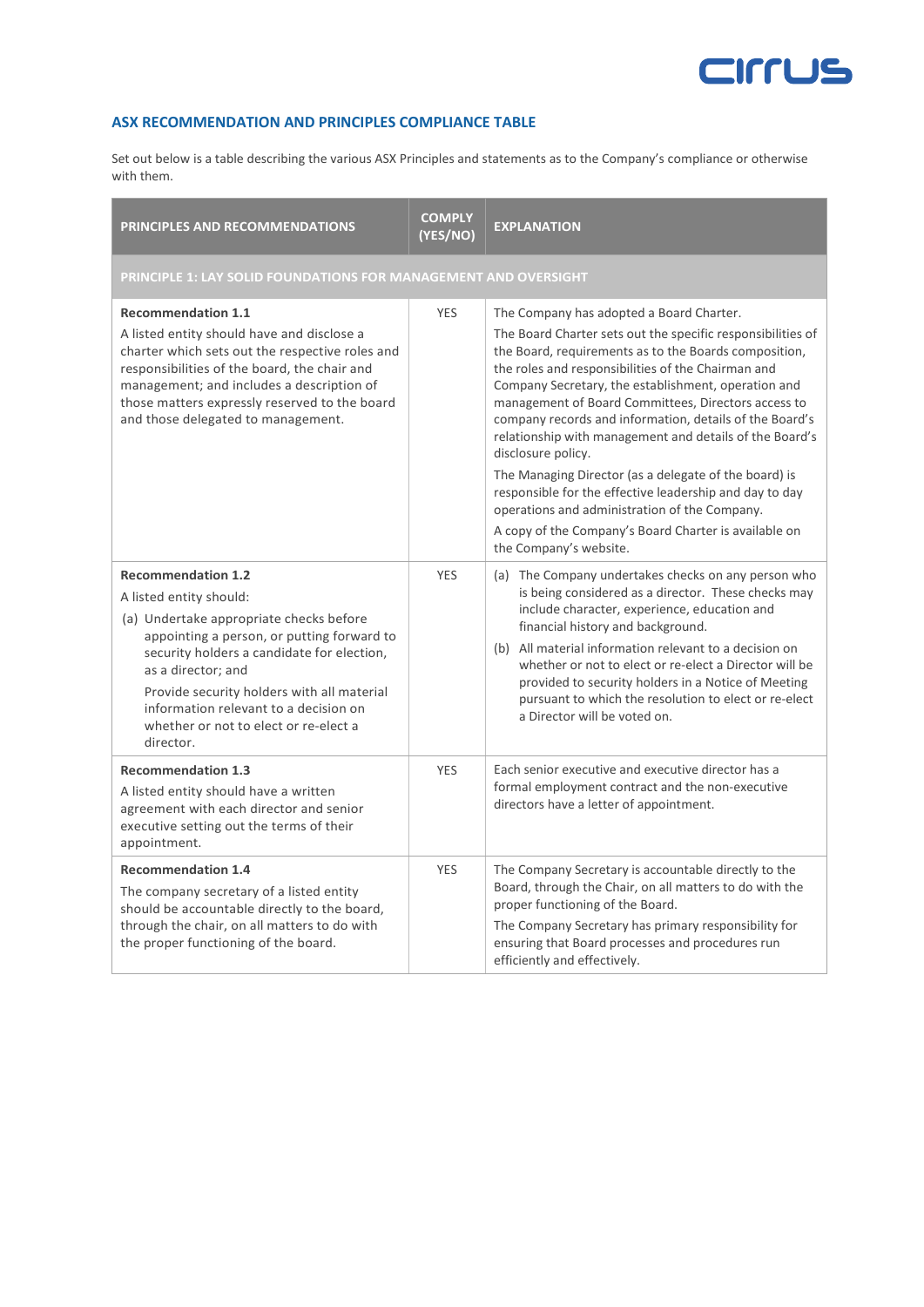| PRINCIPLES AND RECOMMENDATIONS                                                                                                                                                                                                                                                                                                                                                                                                                                                                                                                                                                                                                                                                                                                                                                                                                                                                                                                                   | <b>COMPLY</b><br>(YES/NO) | <b>EXPLANATION</b>                                                                                                                                                                                                                                                                                                                                                                                                                                                                                                                                                                                                                                                                                                                                                                                                                                                                                                                                                               |
|------------------------------------------------------------------------------------------------------------------------------------------------------------------------------------------------------------------------------------------------------------------------------------------------------------------------------------------------------------------------------------------------------------------------------------------------------------------------------------------------------------------------------------------------------------------------------------------------------------------------------------------------------------------------------------------------------------------------------------------------------------------------------------------------------------------------------------------------------------------------------------------------------------------------------------------------------------------|---------------------------|----------------------------------------------------------------------------------------------------------------------------------------------------------------------------------------------------------------------------------------------------------------------------------------------------------------------------------------------------------------------------------------------------------------------------------------------------------------------------------------------------------------------------------------------------------------------------------------------------------------------------------------------------------------------------------------------------------------------------------------------------------------------------------------------------------------------------------------------------------------------------------------------------------------------------------------------------------------------------------|
| <b>Recommendation 1.5</b>                                                                                                                                                                                                                                                                                                                                                                                                                                                                                                                                                                                                                                                                                                                                                                                                                                                                                                                                        | <b>YES</b>                | (a) The Company has adopted a Diversity Policy                                                                                                                                                                                                                                                                                                                                                                                                                                                                                                                                                                                                                                                                                                                                                                                                                                                                                                                                   |
| A listed entity should:<br>(a) Have a diversity policy which includes<br>requirements for the board:<br>(i) To set measurable objectives for<br>achieving gender diversity; and<br>(ii) To assess annually both the objectives<br>and the entity's progress in achieving<br>them;<br>(b) Disclose that policy or a summary or it;<br>and<br>(c) Disclose as at the end of each reporting<br>period:<br>(i) The measurable objectives for<br>achieving gender diversity set by the<br>board in accordance with the entity's<br>diversity policy and its progress<br>towards achieving them; and<br>(ii) Either:<br>(A) The respective proportions of men<br>and women on the board, in senior<br>executive positions and across the<br>whole organisation (including how<br>the entity has defined "senior<br>executive" for these purposes); or<br>(B) The entity's "Gender Equality<br>Indicators", as defined in the<br>Workplace Gender Equality<br>Act 2012. |                           | (i) The Diversity Policy provides a framework for the<br>Company to achieve a list of measurable<br>objectives that encompass gender, age, ethnicity<br>and cultural equality.<br>(ii) The Diversity Policy provides for the monitoring<br>and evaluation of the scope and currency of the<br>Diversity Policy. The Company is responsible for<br>implementing, monitoring and reporting on the<br>measurable objectives.<br>(b) Information on the Company's Diversity Policy is set<br>out in the Annual Report.<br>(i) The measurable objectives set by the board are<br>included in the Annual Report. In addition, the<br>board will review progress against the objectives<br>in its annual performance assessment.<br>The Board includes in the Annual Report each year<br>the measurable objectives, progress against the<br>objectives, and the proportion of male and female<br>employees in the whole organisation, at senior<br>management level and at Board Level. |
| <b>Recommendation 1.6</b><br>A listed entity should:<br>(a) Have and disclose a process for<br>periodically evaluating the performance<br>of the board, its committees and<br>individual directors; and<br>(b) Disclose in relation to each reporting<br>period, whether a performance evaluation<br>was undertaken in the reporting period in<br>accordance with that process.                                                                                                                                                                                                                                                                                                                                                                                                                                                                                                                                                                                  | <b>YES</b>                | The Chairman is responsible for evaluating the<br>performance of the Board, its committees and individual<br>directors. This is generally done through a meeting with<br>the Chair.<br>The review is currently informal but is based on a review<br>of goals for the Board and individual Directors.<br>Generally, the goals for the Board are based on corporate<br>requirements and any areas for improvement that may be<br>identified. The Chairman will provide each Director with<br>confidential feedback on his or her performance.                                                                                                                                                                                                                                                                                                                                                                                                                                      |
| <b>Recommendation 1.7</b><br>A listed entity should:<br>(a) Have and disclose a process for<br>periodically evaluating the performance<br>of its senior executives; and<br>(b) Disclose in relation to each reporting<br>period, whether a performance evaluation<br>was undertaken in the reporting period<br>in accordance with that process.                                                                                                                                                                                                                                                                                                                                                                                                                                                                                                                                                                                                                  | <b>YES</b>                | (a) The Remuneration Committee is responsible for<br>evaluating the performance of senior executives.<br>The Committee is to arrange an annual performance<br>evaluation of the senior executives.<br>(b) The Remuneration Committee is required to disclose<br>whether or not performance evaluations were<br>conducted during the relevant reporting period.<br>Details of the performance evaluations conducted will<br>be provided in the Company's Annual Report.                                                                                                                                                                                                                                                                                                                                                                                                                                                                                                           |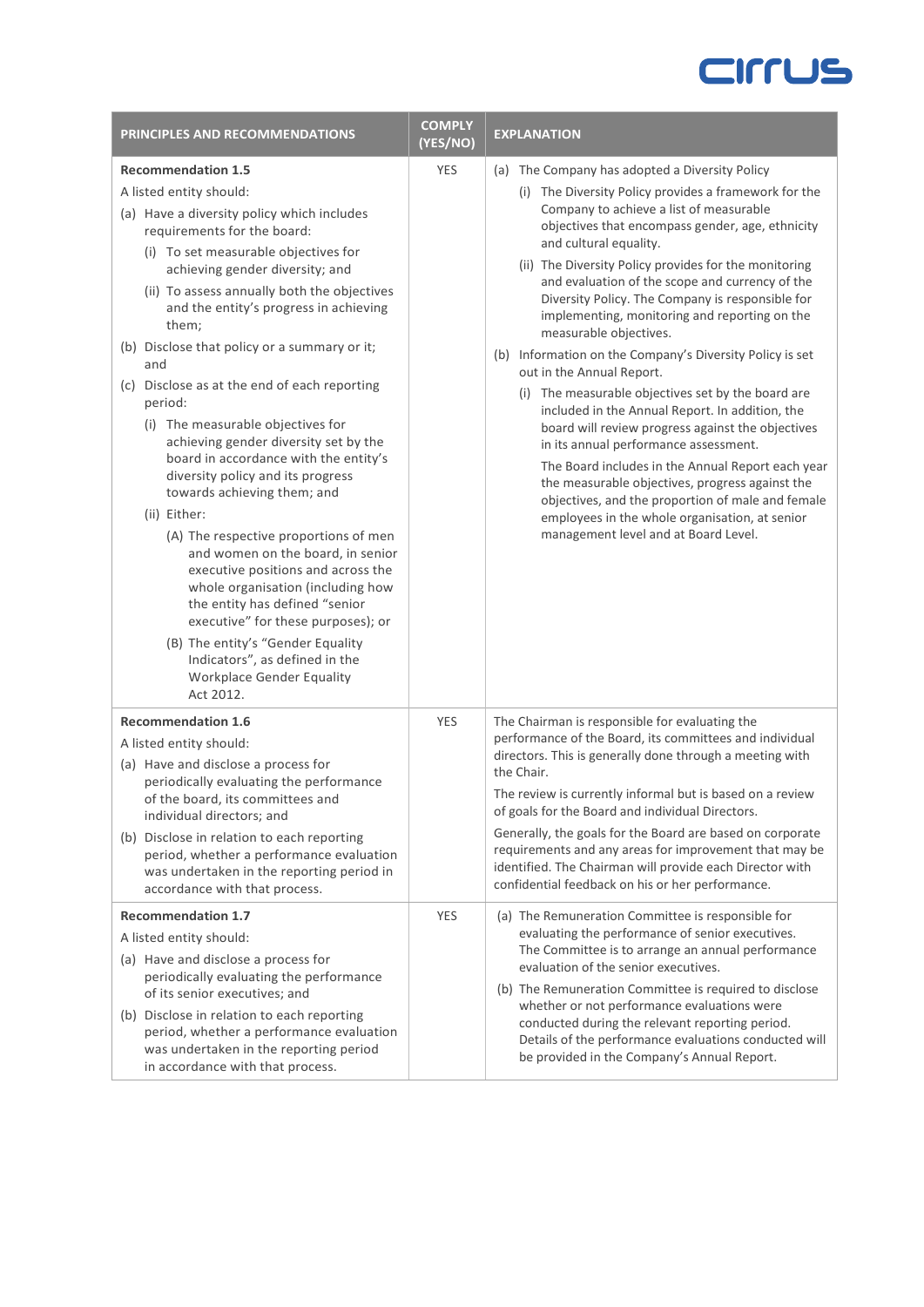| <b>PRINCIPLES AND RECOMMENDATIONS</b>                                                                                                                                                                                                                                                                                                                                                                                                                                                                                                                                                                                                                                                                                                                                                                                                                                                                                     | <b>COMPLY</b><br>(YES/NO) | <b>EXPLANATION</b>                                                                                                                                                                                                                                                                                                                                                                                                                                                                                                                                                                                                                                                                               |
|---------------------------------------------------------------------------------------------------------------------------------------------------------------------------------------------------------------------------------------------------------------------------------------------------------------------------------------------------------------------------------------------------------------------------------------------------------------------------------------------------------------------------------------------------------------------------------------------------------------------------------------------------------------------------------------------------------------------------------------------------------------------------------------------------------------------------------------------------------------------------------------------------------------------------|---------------------------|--------------------------------------------------------------------------------------------------------------------------------------------------------------------------------------------------------------------------------------------------------------------------------------------------------------------------------------------------------------------------------------------------------------------------------------------------------------------------------------------------------------------------------------------------------------------------------------------------------------------------------------------------------------------------------------------------|
| PRINCIPLE 2: STRUCTURE THE BOARD TO ADD VALUE                                                                                                                                                                                                                                                                                                                                                                                                                                                                                                                                                                                                                                                                                                                                                                                                                                                                             |                           |                                                                                                                                                                                                                                                                                                                                                                                                                                                                                                                                                                                                                                                                                                  |
| <b>Recommendation 2.1</b><br>The board of a listed entity should:<br>(a) Have a nomination committee which:<br>Has at least three members, a majority<br>(i)<br>of whom are independent directors; and<br>Is chaired by an independent director,<br>(ii)<br>and disclose:<br>The charter of the committee;<br>(iii)<br>The members of the committee; and<br>(iv)<br>As at the end of each reporting period,<br>(v)<br>the number of times the committee met<br>throughout the period and the individual<br>attendances of the members at those<br>meetings; or<br>(b) If it does not have a nomination committee,<br>disclose that fact and the processes it employs<br>to address board succession issues and to<br>ensure that the board has the appropriate<br>balance of skills, experience, independence<br>and knowledge of the entity to enable it to<br>discharge its duties and responsibilities<br>effectively. | <b>YES</b>                | A nomination committee has been established and the<br>Company has a Remuneration and Nomination Committee<br>Charter which is available on the Company's website. This<br>Committee comprises a minimum of 3 non-executive<br>Directors. During the reporting period, this Committee met<br>once.                                                                                                                                                                                                                                                                                                                                                                                               |
| <b>Recommendation 2.2</b><br>A listed entity should have and disclose a board<br>skill matrix setting out the mix of skills and<br>diversity that the board currently has or is looking<br>to achieve in its membership.                                                                                                                                                                                                                                                                                                                                                                                                                                                                                                                                                                                                                                                                                                  | <b>YES</b>                | The Board reviews capabilities, technical skills and<br>personal attributes of its directors. It will normally review<br>the Board's composition against those attributes and<br>recommend any changes in Board composition that may<br>be required. An essential component of this will be the<br>time availability of Directors. Information about the skills<br>and expertise of all Board members is contained in the<br>Annual Report.<br>The Board believes that it has a diverse mix of experience<br>and skills which will lead to a better outcome for the<br>Company and the Shareholders, and the Board is<br>comfortable with the skills matrix represented by the<br>current Board. |
| <b>Recommendation 2.3</b><br>A listed entity should disclose:<br>(a) The names of the directors considered by the<br>board to be independent directors;<br>(b) If a director has an interest, position,<br>association or relationship of the type<br>described in Box 2.3 of the ASX Corporate<br>Governance Principles and Recommendation<br>(3rd Edition), but the board is of the opinion<br>that it does not compromise the<br>independence of the director, the nature of<br>the interest, position, association or<br>relationship in question and an explanation of<br>why the board is of that opinion; and<br>(c) The length of service of each director                                                                                                                                                                                                                                                        | <b>YES</b>                | (a) Disclosure of the names of Directors, considered by<br>the board to be independent is provided in the Annual<br>Report.<br>(b) Directors' interests, positions, associations and<br>relationships are regularly assessed by the Board.<br>Details of the Directors interests, positions<br>associations and relationships are provided in the<br>Annual Report.<br>(c) The Board Charter provides for the determination of<br>the Directors' terms and requires the length of service<br>of each Director to be disclosed. The length of service<br>of each Director is provided in the Annual Report.                                                                                       |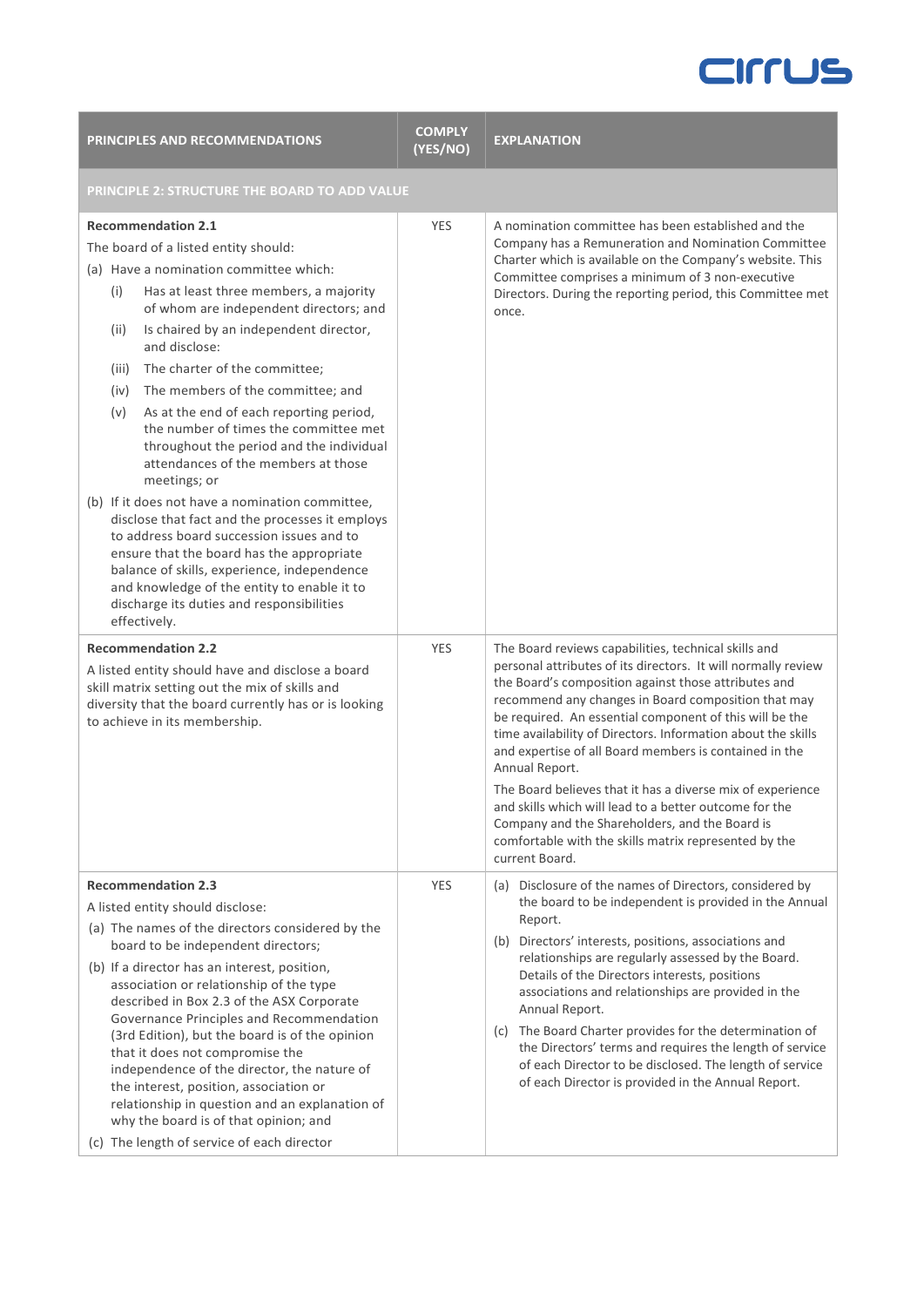| <b>PRINCIPLES AND RECOMMENDATIONS</b>                                                                                                                                                                                                                                                                            | <b>COMPLY</b><br>(YES/NO) | <b>EXPLANATION</b>                                                                                                                                                                                                                                                                                                                                                                                                                                                                      |
|------------------------------------------------------------------------------------------------------------------------------------------------------------------------------------------------------------------------------------------------------------------------------------------------------------------|---------------------------|-----------------------------------------------------------------------------------------------------------------------------------------------------------------------------------------------------------------------------------------------------------------------------------------------------------------------------------------------------------------------------------------------------------------------------------------------------------------------------------------|
| <b>Recommendation 2.4</b><br>A majority of the board of a listed entity should be<br>independent directors.                                                                                                                                                                                                      | <b>YES</b>                | The Board Charter requires that an appropriate balance<br>between independent and non-independent directors is<br>represented on the Board.<br>Details of each Director's independence are provided in<br>the Annual Report.                                                                                                                                                                                                                                                            |
| <b>Recommendation 2.5</b><br>The chair of the board of a listed entity should be<br>an independent director and, in particular, should<br>not be the same person as the CEO of the entity.                                                                                                                       | <b>YES</b>                | This is complied with as at the date of this Report, with<br>Andrew Milner the non-executive, independent Chairman<br>from 2 July 2015.                                                                                                                                                                                                                                                                                                                                                 |
| <b>Recommendation 2.6</b><br>A listed entity should have a program for inducting<br>new directors and providing appropriate<br>professional development opportunities for<br>continuing directors to develop and maintain the<br>skills and knowledge needed to perform their role<br>as a director effectively. | <b>YES</b>                | All new Directors are provided with a copy of all Company<br>Policies and Charters. It is also the responsibility of the<br>Board to procure appropriate professional development<br>opportunities for Directors. The Remuneration and<br>Nominations Committee is responsible for the approval<br>and review of induction and continuing professional<br>development programs and procedures for Directors to<br>ensure that they can effectively discharge their<br>responsibilities. |

| <b>PRINCIPLES AND RECOMMENDATIONS</b>                                                 | <b>COMPLY</b><br>(YES/NO) | <b>EXPLANATION</b>                                                                             |
|---------------------------------------------------------------------------------------|---------------------------|------------------------------------------------------------------------------------------------|
| <b>PRINCIPLE 3: ACT ETHICALLY AND RESPONSIBLY</b>                                     |                           |                                                                                                |
| <b>Recommendation 3.1</b>                                                             | <b>YES</b>                | (a) The Company's Code of Conduct applies to the<br>Company's Directors, senior executives and |
| A listed entity should:                                                               |                           | employees.                                                                                     |
| (a) Have a code of conduct for its directors, senior<br>executives and employees; and |                           | The Company's Code of Conduct is available on the<br>(b)                                       |
| (b) Disclose that code or a summary of it.                                            |                           | Company's website.                                                                             |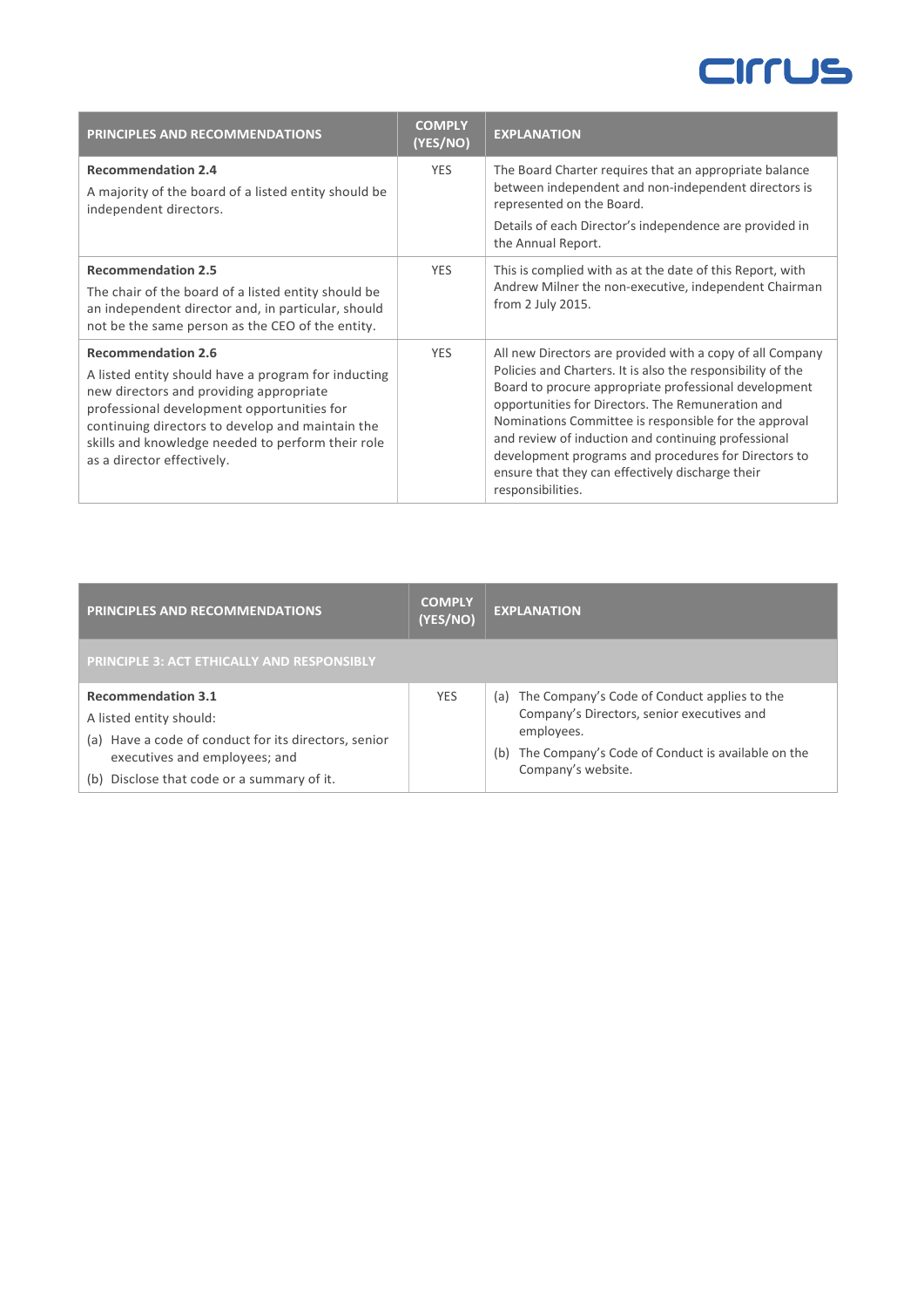| <b>PRINCIPLES AND RECOMMENDATIONS</b>                                                                                                                                                                                                                                                                                                                                                                                                                                                                                                                                                                                                                                                                                                                                                                                                                                                                                                                                                                                                        | <b>COMPLY</b><br>(YES/NO) | <b>EXPLANATION</b>                                                                                                                                                                                                                                                                                                                                                                                                                                                                                                                                                                                                                                                         |  |
|----------------------------------------------------------------------------------------------------------------------------------------------------------------------------------------------------------------------------------------------------------------------------------------------------------------------------------------------------------------------------------------------------------------------------------------------------------------------------------------------------------------------------------------------------------------------------------------------------------------------------------------------------------------------------------------------------------------------------------------------------------------------------------------------------------------------------------------------------------------------------------------------------------------------------------------------------------------------------------------------------------------------------------------------|---------------------------|----------------------------------------------------------------------------------------------------------------------------------------------------------------------------------------------------------------------------------------------------------------------------------------------------------------------------------------------------------------------------------------------------------------------------------------------------------------------------------------------------------------------------------------------------------------------------------------------------------------------------------------------------------------------------|--|
| PRINCIPLE 4: SAFEGUARD INTEGRITY IN FINANCIAL REPORTING                                                                                                                                                                                                                                                                                                                                                                                                                                                                                                                                                                                                                                                                                                                                                                                                                                                                                                                                                                                      |                           |                                                                                                                                                                                                                                                                                                                                                                                                                                                                                                                                                                                                                                                                            |  |
| <b>Recommendation 4.1</b><br>The board of a listed entity should:<br>(a) Have an audit committee which:<br>Has at least three members, all of<br>(i)<br>whom are non-executive directors<br>and a majority of whom are<br>independent directors; and<br>Is chaired by an independent<br>(ii)<br>director, who is not the chair of the<br>board, and disclose:<br>The charter of the committee;<br>(iii)<br>The relevant qualifications and<br>(iv)<br>experience of the members of the<br>committee; and<br>In relation to each reporting period,<br>(v)<br>the number of times the committee<br>met throughout the period and the<br>individual attendances of the<br>members at those meetings; or<br>(b) If it does not have an audit committee,<br>disclose that fact and the processes it<br>employs that independently verify and<br>safeguard the integrity of its financial<br>reporting, including the processes for the<br>appointment and removal of the external<br>auditor and the rotation of the audit<br>engagement partner. | <b>YES</b>                | (a) The Audit and Risk Committee Charter states that:<br>(i) The Audit and Risk Committee shall comprise the<br>Company's non-executive directors;<br>(ii) The Audit and Risk Committee Charter is available<br>on the Company website;<br>(iii) The Audit and Risk Committee Charter requires<br>the Committee in relation to the reporting period<br>to disclose the number of times that the<br>Committee met throughout the period, and the<br>individual attendances of the members at those<br>Committee meetings. Details of the Committee<br>meetings will be provided in the Company's<br>Annual Report.<br>This Committee met twice during the reporting period. |  |
| <b>Recommendation 4.2</b><br>The board of a listed entity should, before it<br>approves the entity's financial statements for<br>a financial period, receive from its CEO and<br>CFO a declaration that the financial records of<br>the entity have been properly maintained and<br>that the financial statements comply with the<br>appropriate accounting standards and give a<br>true and fair view of the financial position and<br>performance of the entity and that the opinion<br>has been formed on the basis of a sound<br>system of risk management and internal<br>control which is operating effectively.                                                                                                                                                                                                                                                                                                                                                                                                                       | <b>YES</b>                | Before the Board approves the entity's financial<br>statements for a financial period, the CEO and CFO<br>declares that in their opinion the financial records of the<br>entity have been properly maintained and that the<br>financial statements comply with the appropriate<br>accounting standards and give a true and fair view of the<br>financial position and performance of the entity and that<br>the opinion has been formed on the basis of a sound<br>system of risk management and internal control which is<br>operating effectively.                                                                                                                       |  |
| <b>Recommendation 4.3</b><br>A listed entity that has an AGM should ensure<br>that its external auditor attends its AGM and is<br>available to answer questions from security<br>holders relevant to the audit.                                                                                                                                                                                                                                                                                                                                                                                                                                                                                                                                                                                                                                                                                                                                                                                                                              | <b>YES</b>                | The Audit and Risk Committee Charter provides that the<br>Committee must ensure the Company's external auditor<br>attends its AGM and is available to answer questions from<br>security holders relevant to the audit.                                                                                                                                                                                                                                                                                                                                                                                                                                                     |  |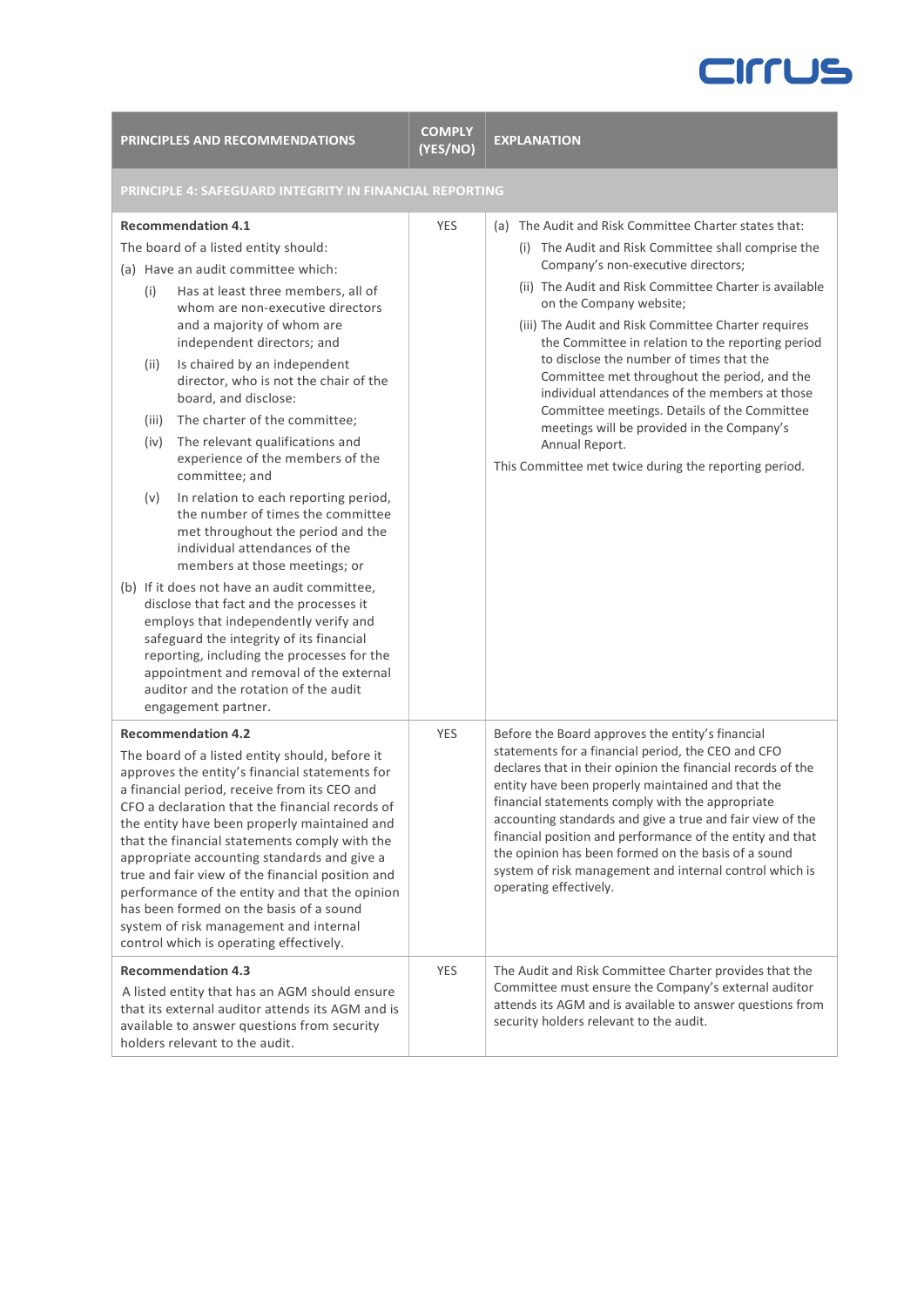| PRINCIPLES AND RECOMMENDATIONS                                                                                                                   | <b>COMPLY</b><br>(YES/NO) | <b>EXPLANATION</b>                                                                                                               |
|--------------------------------------------------------------------------------------------------------------------------------------------------|---------------------------|----------------------------------------------------------------------------------------------------------------------------------|
| <b>PRINCIPLE 5: MAKE TIMELY AND BALANCED DISCLOSURE</b>                                                                                          |                           |                                                                                                                                  |
| <b>Recommendation 5.1</b>                                                                                                                        | <b>YES</b>                | The Company has a Continuous Disclosure Policy.<br>(a)                                                                           |
| A listed entity should:<br>(a) Have a written policy for complying with<br>its continuous disclosure obligations under<br>the Listing Rules; and |                           | This Policy is available on the Company's website,<br>(b)<br>as is all information provided to ASX for release<br>to the market. |
| Disclose that policy or a summary of it.<br>(b)                                                                                                  |                           |                                                                                                                                  |

| <b>PRINCIPLES AND RECOMMENDATIONS</b>                                                                                                                                                                          | <b>COMPLY</b><br>(YES/NO) | <b>EXPLANATION</b>                                                                                                                                                                                                                                                                                                                                                                                                                                                                                                                                                                                                                                       |
|----------------------------------------------------------------------------------------------------------------------------------------------------------------------------------------------------------------|---------------------------|----------------------------------------------------------------------------------------------------------------------------------------------------------------------------------------------------------------------------------------------------------------------------------------------------------------------------------------------------------------------------------------------------------------------------------------------------------------------------------------------------------------------------------------------------------------------------------------------------------------------------------------------------------|
| PRINCIPLE 6: RESPECT THE RIGHTS OF SECURITY HOLDERS                                                                                                                                                            |                           |                                                                                                                                                                                                                                                                                                                                                                                                                                                                                                                                                                                                                                                          |
| <b>Recommendation 6.1</b><br>A listed entity should provide information<br>about itself and its governance to investors<br>via its website.                                                                    | <b>YES</b>                | Information about the Company and its governance is<br>available in its Corporate Governance Policies which can<br>be found on the Company's website.<br>A link is available on the Company's website to the<br>Company's announcements page on the ASX website,<br>meaning that all the Company's ASX announcements are<br>immediately accessible through the Company's website.                                                                                                                                                                                                                                                                        |
| <b>Recommendation 6.2</b><br>A listed entity should design and implement<br>an investor relations program to facilitate<br>effective two-way communication<br>with investors.                                  | <b>YES</b>                | The Company aims to promote and facilitate effective two-<br>way communication with investors through the availability<br>of the MD and the Company Secretary to respond directly<br>to shareholder queries. A link to directly email the<br>Company Secretary is available on the Company's website,<br>as well as the provision of a general email address<br>investors@cirrusnetworks.com.au                                                                                                                                                                                                                                                          |
| <b>Recommendation 6.3</b><br>A listed entity should disclose the policies and<br>processes it has in place to facilitate and<br>encourage participation at meetings of<br>security holders.                    | <b>YES</b>                | Shareholders are encouraged to participate at all EGMs<br>and AGMs of the Company. Upon the dispatch of any<br>notice of meeting to Shareholders, the Company Secretary<br>shall send out material with that notice of meeting stating<br>that all Shareholders are encouraged to participate at the<br>meeting.<br>Shareholders who are not able to attend at meetings and<br>vote in person are able to utilise the share registry's<br>electronic voting platform, either online or by<br>downloading the relevant phone Application. The<br>introduction of this facility has resulted in a marked<br>increase in the number of Shareholders voting. |
| <b>Recommendation 6.4</b><br>A listed entity should give security holders the<br>option to receive communications from, and<br>send communications to, the entity and its<br>security registry electronically. | <b>YES</b>                | The Company's share registry provides (through its<br>website) the ability to email the share registry and to<br>receive documents by email from the share registry.<br>Shareholders queries should be referred to the Company<br>Secretary at first instance. Contact details are provided<br>on the Company's website.                                                                                                                                                                                                                                                                                                                                 |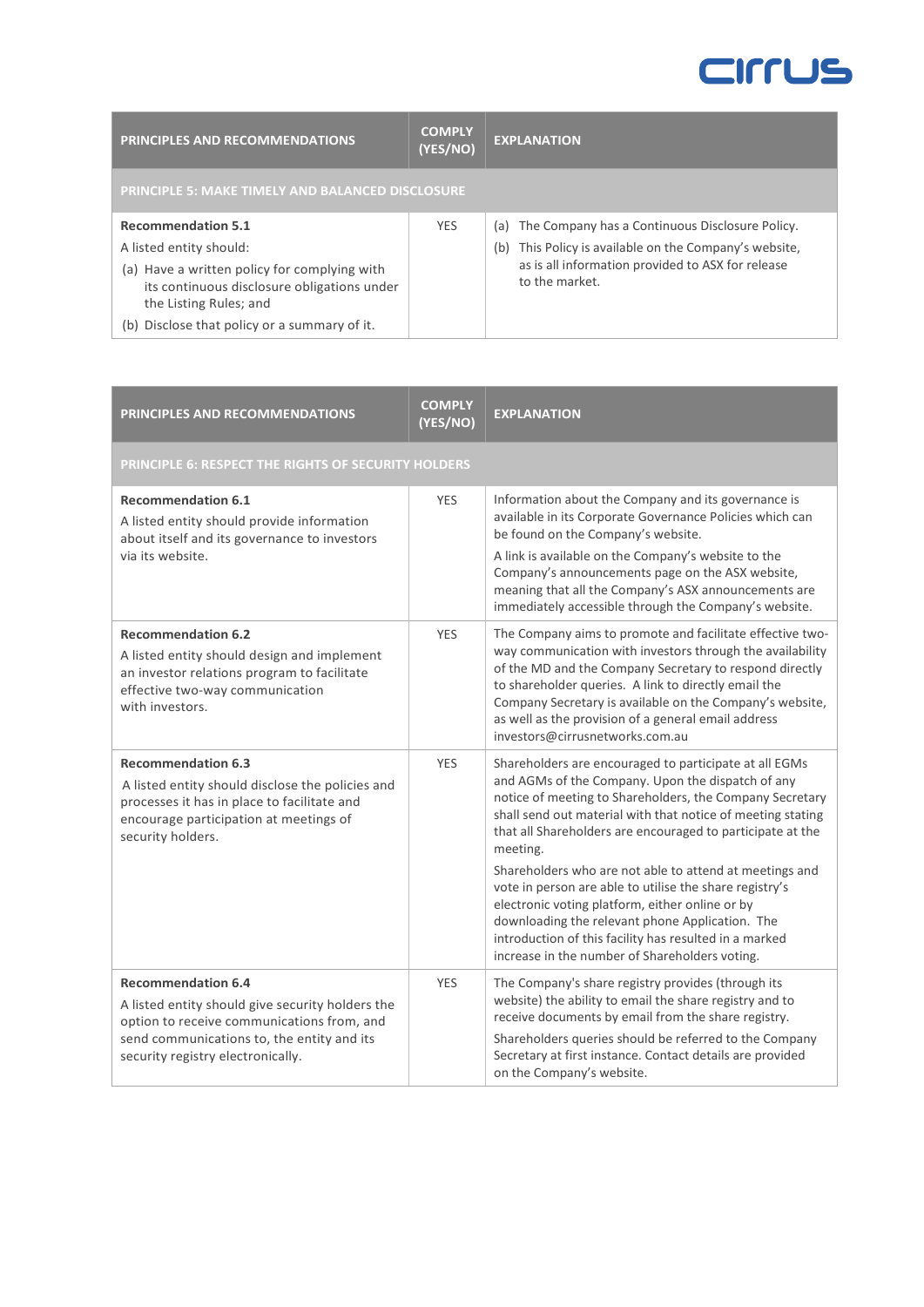| PRINCIPLES AND RECOMMENDATIONS                                                                                                                                                                                                                                                                                                                                                                                                                                                                                                                                                                                                                                                                                                                                                                         | <b>COMPLY</b><br>(YES/NO) | <b>EXPLANATION</b>                                                                                                                                                                                                                                                                                                                                                                                                                                                                                                                                                                                                                                                                                                                                                                                                                                                                                                                                                                                                                                                                                                                                                                                                                                                                                                                                                                                                                                                                                                                                                                |
|--------------------------------------------------------------------------------------------------------------------------------------------------------------------------------------------------------------------------------------------------------------------------------------------------------------------------------------------------------------------------------------------------------------------------------------------------------------------------------------------------------------------------------------------------------------------------------------------------------------------------------------------------------------------------------------------------------------------------------------------------------------------------------------------------------|---------------------------|-----------------------------------------------------------------------------------------------------------------------------------------------------------------------------------------------------------------------------------------------------------------------------------------------------------------------------------------------------------------------------------------------------------------------------------------------------------------------------------------------------------------------------------------------------------------------------------------------------------------------------------------------------------------------------------------------------------------------------------------------------------------------------------------------------------------------------------------------------------------------------------------------------------------------------------------------------------------------------------------------------------------------------------------------------------------------------------------------------------------------------------------------------------------------------------------------------------------------------------------------------------------------------------------------------------------------------------------------------------------------------------------------------------------------------------------------------------------------------------------------------------------------------------------------------------------------------------|
| PRINCIPLE 7: RECOGNISE AND MANAGE RISK                                                                                                                                                                                                                                                                                                                                                                                                                                                                                                                                                                                                                                                                                                                                                                 |                           |                                                                                                                                                                                                                                                                                                                                                                                                                                                                                                                                                                                                                                                                                                                                                                                                                                                                                                                                                                                                                                                                                                                                                                                                                                                                                                                                                                                                                                                                                                                                                                                   |
| <b>Recommendation 7.1</b><br>The board of a listed entity should:<br>(a) have a committee or committees to<br>oversee risk, each of which:<br>has at least three members, a<br>(i)<br>majority of whom are independent<br>directors; and<br>is chaired by an independent<br>(ii)<br>director, and disclose:<br>(iii)<br>the charter of the committee;<br>the members of the committee; and<br>(iv)<br>(v)<br>as at the end of each reporting<br>period, the number of times the<br>committee met throughout the<br>period and the individual<br>attendances of the members at<br>those meetings; or<br>(b) if it does not have a risk committee or<br>committees that satisfy (a) above, disclose<br>that fact and the process it employs for<br>overseeing the entity's risk management<br>framework. | <b>YES</b>                | The Board has adopted an Audit and Risk Committee<br>Charter and a Financial Risk Management Policy. These are<br>available on the Company's website. There is no other risk<br>management committee and this role is undertaken by the<br>Board, however, the overall basis for risk management is<br>to provide recommendations about:<br>Assessing the internal processes for determining and<br>1.<br>managing key risk areas, particularly:<br>. Non-compliance with laws, regulations, standards<br>and best practice guidelines, including<br>environmental and industrial relations laws;<br>• Litigation and claims; and<br>• Relevant business risks other than those that are<br>dealt with by other specific Board Committees.<br>Ensuring that the Company has an effective risk<br>2.<br>management system and that major risks are reported<br>at least annually to the Board.<br>Receiving from management reports on all suspected<br>3.<br>and actual frauds, thefts and breaches of laws.<br>Evaluating the process, the Company has in place for<br>4.<br>assessing and continuously improving internal<br>controls, particularly those related to areas of<br>significant risk.<br>Assessing whether management has controls in place<br>5.<br>for unusual types of transactions and/or any potential<br>transactions that may carry more than an acceptable<br>degree of risk.<br>Meeting periodically with key management, internal<br>6.<br>and external auditors and compliance staff to<br>understand and discuss the Company's control<br>environment. |
| <b>Recommendation 7.2</b><br>The board or a committee of the board<br>should:<br>(a) Review the entity's risk management<br>framework with management at least<br>annually to satisfy itself that it continues<br>to be sound, to determine whether there<br>have been any changes in the material<br>business risks the entity faces and to<br>ensure that they remain within the risk<br>appetite set by the board; and<br>(b) Disclose in relation to each reporting<br>period, whether such a review has taken<br>place. Recommendation 6.2<br>A listed entity should design and<br>implement an investor relations program<br>to facilitate effective two-way<br>communication with investors.                                                                                                    | <b>YES</b>                | The Board meets on a regular basis to discuss the<br>Company's operating activities. As part of this, all risks are<br>considered including but not limited to strategic,<br>operational, legal, reputation and financial risks. This is an<br>on-going process rather than an annual formal review.<br>As referred to above, the Company has in place a Financial<br>Risk Management Policy.                                                                                                                                                                                                                                                                                                                                                                                                                                                                                                                                                                                                                                                                                                                                                                                                                                                                                                                                                                                                                                                                                                                                                                                     |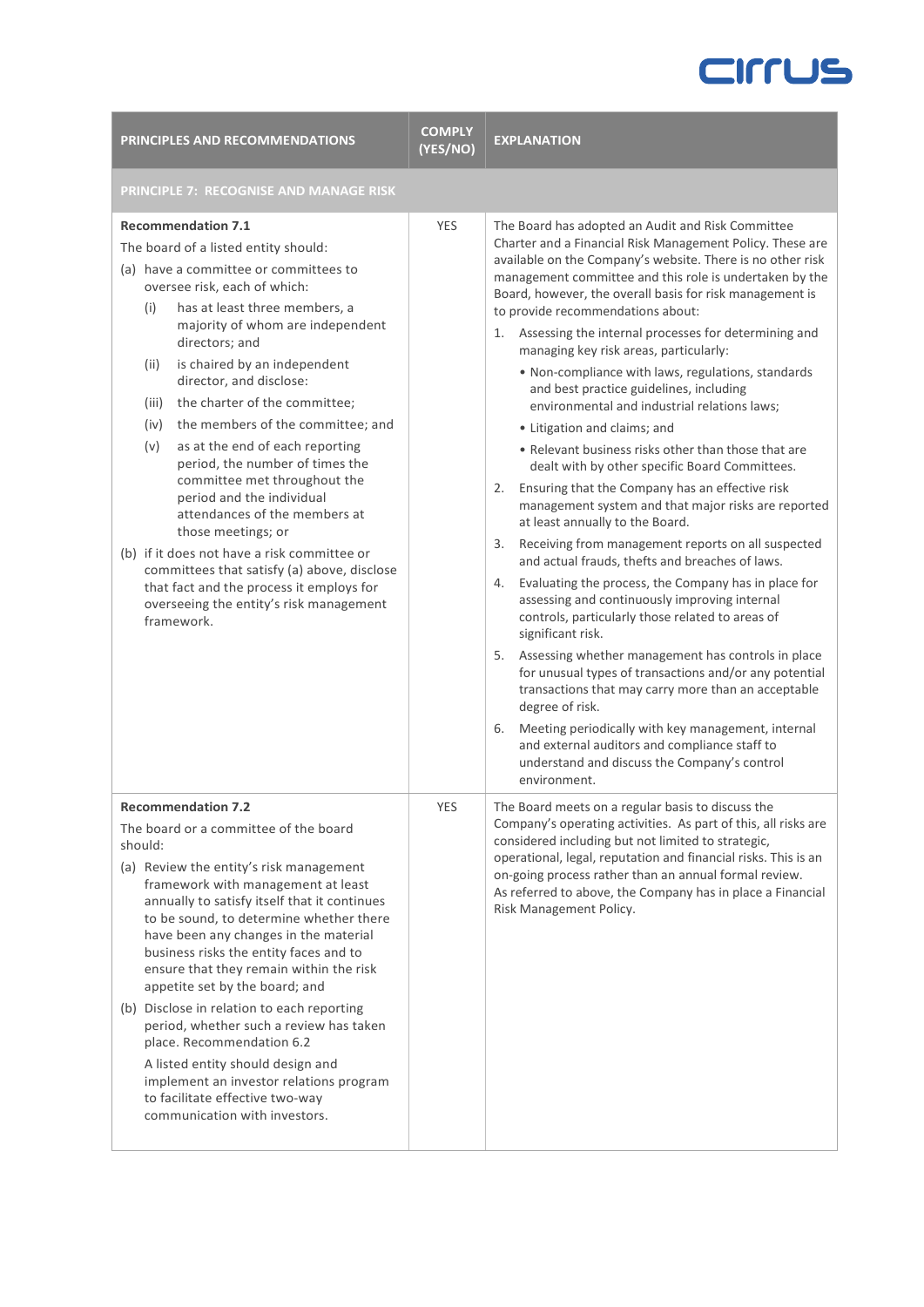| PRINCIPLES AND RECOMMENDATIONS                                                                                                                                                                                                                                                                                                                                                                               | <b>COMPLY</b><br>(YES/NO) | <b>EXPLANATION</b>                                                                                                                                                                                                                                                                                                |
|--------------------------------------------------------------------------------------------------------------------------------------------------------------------------------------------------------------------------------------------------------------------------------------------------------------------------------------------------------------------------------------------------------------|---------------------------|-------------------------------------------------------------------------------------------------------------------------------------------------------------------------------------------------------------------------------------------------------------------------------------------------------------------|
| <b>Recommendation 7.3</b><br>A listed entity should disclose:<br>(a) If it has an internal audit function, how the<br>function is structured and what role it<br>performs; or<br>(b) If it does not have an internal audit<br>function, that fact and the processes it<br>employs for evaluating and continually<br>improving the effectiveness of its risk<br>management and internal control<br>processes. | <b>YES</b>                | The Company does not have a formal internal audit<br>function but reviews its risk management and internal<br>control processes on a regular basis and has in place a<br>Financial Risk Management Policy as referred to above.                                                                                   |
| <b>Recommendation 7.4</b><br>A listed entity should disclose whether, and if<br>so how, it has regard to economic,<br>environmental and social sustainability risks<br>and, if it does, how it manages or intends to<br>manage those risks.                                                                                                                                                                  | <b>YES</b>                | The Company is of the view that its operations do not<br>create a material exposure to economic and social<br>sustainability risks. With respect to past minerals<br>exploration activities and the environment, the Company<br>has complied with all rehabilitation requirements of the<br>relevant legislation. |

| PRINCIPLES AND RECOMMENDATIONS                                                                                                                                                                                                                                                                                                                                                                                                                                                                                                                                                                                                                                                                                                                                                                                                                                | <b>COMPLY</b><br>(YES/NO) | <b>EXPLANATION</b>                                                                                                                                                                                                                                                                                                                                                                                                                                                                                                                                                                                                                                                                                                                                                              |  |
|---------------------------------------------------------------------------------------------------------------------------------------------------------------------------------------------------------------------------------------------------------------------------------------------------------------------------------------------------------------------------------------------------------------------------------------------------------------------------------------------------------------------------------------------------------------------------------------------------------------------------------------------------------------------------------------------------------------------------------------------------------------------------------------------------------------------------------------------------------------|---------------------------|---------------------------------------------------------------------------------------------------------------------------------------------------------------------------------------------------------------------------------------------------------------------------------------------------------------------------------------------------------------------------------------------------------------------------------------------------------------------------------------------------------------------------------------------------------------------------------------------------------------------------------------------------------------------------------------------------------------------------------------------------------------------------------|--|
| PRINCIPLE 8: REMUNERATE FAIRLY AND RESPONSIBLY                                                                                                                                                                                                                                                                                                                                                                                                                                                                                                                                                                                                                                                                                                                                                                                                                |                           |                                                                                                                                                                                                                                                                                                                                                                                                                                                                                                                                                                                                                                                                                                                                                                                 |  |
| <b>Recommendation 8.1</b><br>The board of a listed entity should:<br>(a) Have a remuneration committee which:<br>Has at least three members, a<br>(i)<br>majority of whom are independent<br>directors; and<br>Is chaired by an independent<br>(ii)<br>director, and disclose:<br>The charter of the committee;<br>(iii)<br>The members of the committee; and<br>(iv)<br>As at the end of each reporting<br>(v)<br>period, the number of times the<br>committee met throughout the<br>period and the individual<br>attendances of the members at<br>those meetings; or<br>(b) If it does not have a remuneration<br>committee, disclose that fact and the<br>processes it employs for setting the level<br>and composition of remuneration for<br>directors and senior executives and<br>ensuring that such remuneration is<br>appropriate and not excessive. | <b>YES</b>                | (a) The Remuneration and Nomination Committee<br>Charter outlines the roles and responsibilities of that<br>Committee and provides that the Committee<br>comprises the non-executive members of the Board<br>but excludes the relevant member of the Board when<br>their performance is under review;<br>(b) The Remuneration and Nomination Committee<br>Charter is available on the Company's website.<br>The Remuneration and Nomination Committee<br>(c)<br>discloses the number of times that the Committee<br>meets throughout the period, and the individual<br>attendances of the members at those Committee<br>meetings. Details of the Committee meetings will be<br>provided in the Company's Annual Report. During the<br>reporting period this Committee met once. |  |